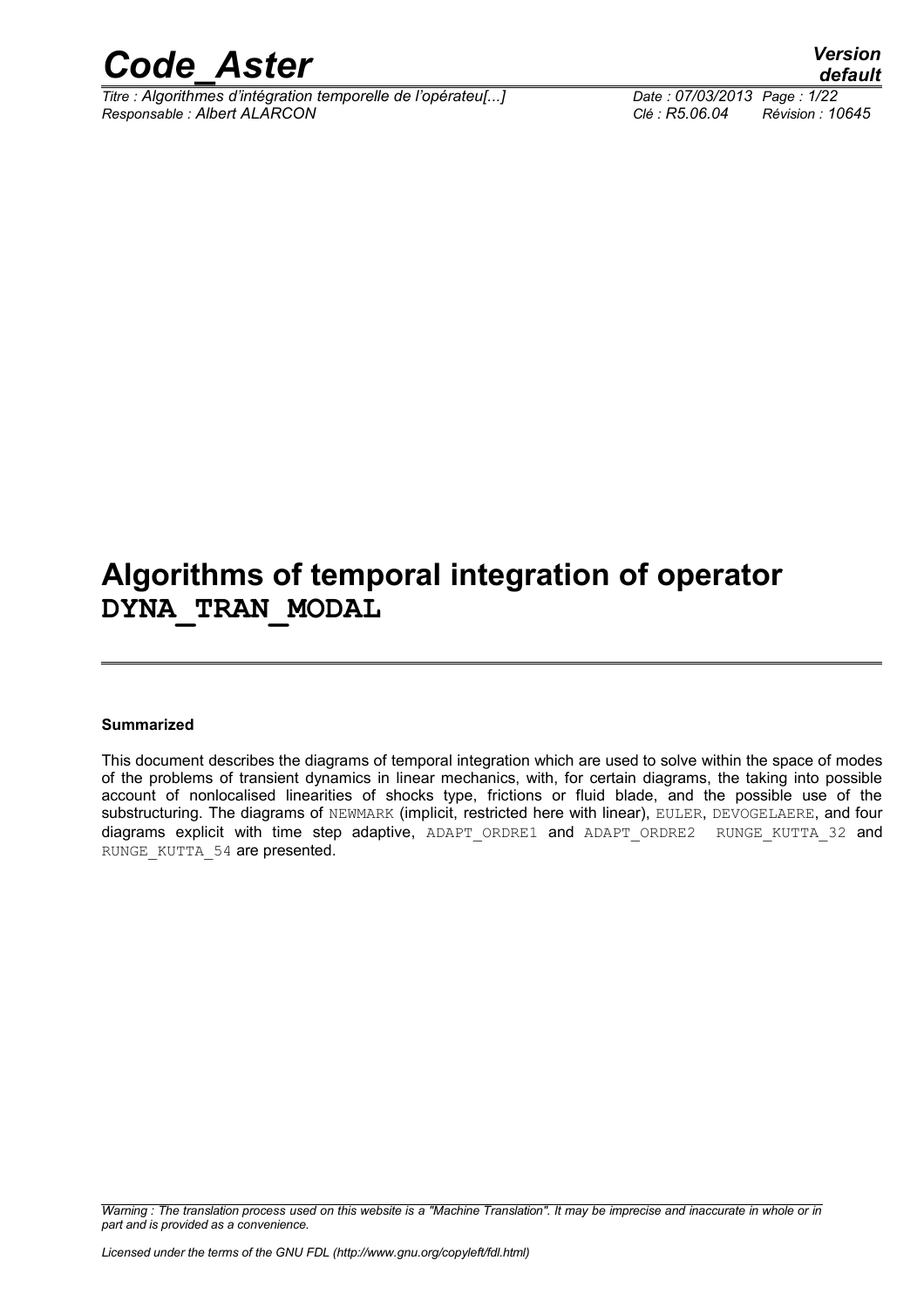*Titre : Algorithmes d'intégration temporelle de l'opérateu[...] Date : 07/03/2013 Page : 2/22 Responsable : Albert ALARCON Clé : R5.06.04 Révision : 10645*

| temporal                                                                                |  |
|-----------------------------------------------------------------------------------------|--|
|                                                                                         |  |
|                                                                                         |  |
|                                                                                         |  |
|                                                                                         |  |
|                                                                                         |  |
|                                                                                         |  |
|                                                                                         |  |
|                                                                                         |  |
|                                                                                         |  |
|                                                                                         |  |
|                                                                                         |  |
|                                                                                         |  |
|                                                                                         |  |
|                                                                                         |  |
|                                                                                         |  |
|                                                                                         |  |
|                                                                                         |  |
| Devogelaere-Fu8                                                                         |  |
|                                                                                         |  |
|                                                                                         |  |
|                                                                                         |  |
|                                                                                         |  |
|                                                                                         |  |
| 2.3.4.2 the diagrams with adaptive steps ADAPT_ORDRE1 and ADAPT_ORDRE210                |  |
|                                                                                         |  |
|                                                                                         |  |
| 2.3.4.2 .5 Algorithm of the diagram of the central differences to step adaptatif14      |  |
|                                                                                         |  |
|                                                                                         |  |
| Kutta16                                                                                 |  |
| 2.3.4.3 .1 Diagrams of Runge-Kutta encased for the control of time step the adaptatif17 |  |
|                                                                                         |  |
|                                                                                         |  |

*Warning : The translation process used on this website is a "Machine Translation". It may be imprecise and inaccurate in whole or in part and is provided as a convenience.*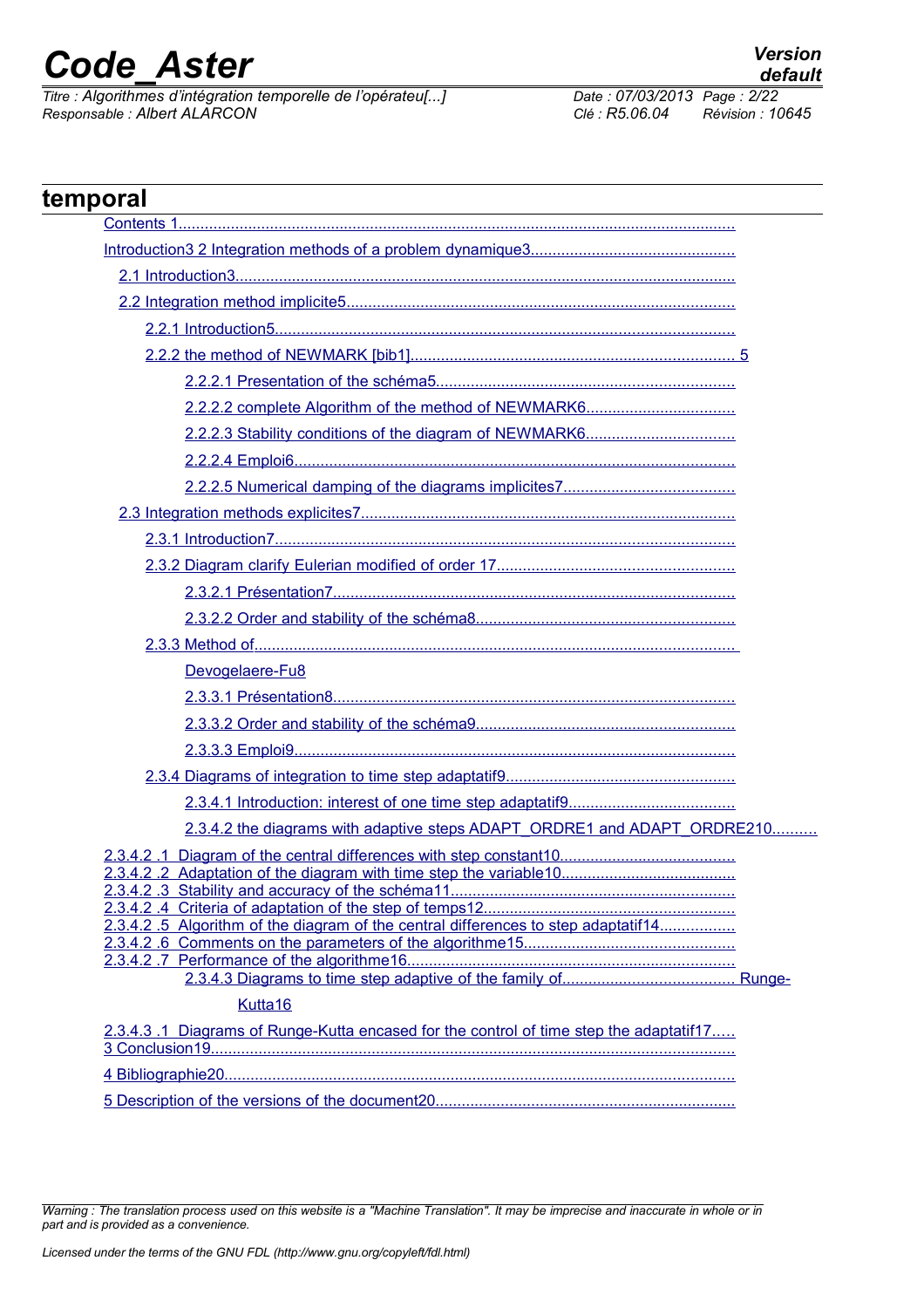*Titre : Algorithmes d'intégration temporelle de l'opérateu[...] Date : 07/03/2013 Page : 3/22 Responsable : Albert ALARCON Clé : R5.06.04 Révision : 10645*

*default*

### **1 Introduction**

<span id="page-2-0"></span>the goal of the transitory dynamic analysis is to determine according to time the response of a structure, being given a loading external or boundary conditions functions of time, in cases where the effects of inertia cannot be neglected.

In a certain number of physical configurations, one cannot be satisfied with a modal analysis or harmonic and one must carry out a transient analysis. It is in particular the case if:

the history of the phenomenon has an importance in the study,

if the external loading is complex (seisme, excitations multi-components, etc…),

if the system is nonlinear (plasticity, shocks, frictions, etc…).

The methods of analysis transient which can be then used divide into two main categories:

the methods known as of direct integration,

the methods of Ritz, which understand inter alia the recombination of modal projections.

The integration methods direct are thus called because no transformation is carried out on the dynamic system after the discretization by finite elements. They are presented in the document [R5.05.02], algorithms of direct integration of operator DYNA\_LINE\_TRAN.

The methods of Ritz, on the other hand, proceed to a transformation of the initial dynamic system, by a projection on a subspace of the space of discretization departure. The resolution is done then on a modified system, which, if it is reduced, gives access only one approximation of the response of the real system.

Algorithms of temporal integration on a system in generalized coordinates are used to solve the dynamic problems in mechanics for linear structures, with taking into account possible of nonthe localised linearities the such shocks, frictions or the fluid blades. Certain algorithms allow moreover the substructuring.

<span id="page-2-2"></span>These algorithms are programmed in operator DYNA\_TRAN\_MODAL of *Code\_Aster* [U4.53.21].

### **2 Integration methods temporal of a dynamic problem**

### **2.1 Introduction**

<span id="page-2-1"></span>One supposes that the equations governing the dynamic equilibrium of solids were discretized by finite elements. One obtains a discrete system of equations which it is a question of integrating in time. For that one chooses a discretization  $\{t_i, i \in \mathbb{N}\}$  of the time interval of the study  $[\,0,T\,]$  and one writes the equilibrium of structure at times  $|t_i|$ .

In a general way these equations take the following shape:

$$
\mathbf{M} \cdot \ddot{X}_t + \mathbf{C} \cdot \dot{X}_t + \mathbf{K} \cdot X_t = \mathbf{R}_{ext}(t) + \mathbf{R}_{nl} \left( X_t, \dot{X}_t, \ddot{X}_t \right)
$$

where

**M** is the mass matrix of the system,

**K** is the stiffness matrix of the system,

**C** is the damping matrix of the system,

 $\mathbf{R}_{ext}(t)$  is the vector of the external forces,

 $\mathbf{R}_{\textit{nl}}\big(\boldsymbol{X}_t, \dot{\boldsymbol{X}}_t, \ddot{\boldsymbol{X}}_t\big)$  is the vector of the nonlinear forces.

The damping matrix **C** is in general difficult to evaluate because damping is often function of the frequency. It is however frequent the model to simplify the catch in depreciation account by employing proportional damping, or models of Rayleigh.

The methods of reduction of Rayleigh-Ritz are presented in the document [R5.06.01], Methods of Ritz in linear and nonlinear dynamics.

*Warning : The translation process used on this website is a "Machine Translation". It may be imprecise and inaccurate in whole or in part and is provided as a convenience.*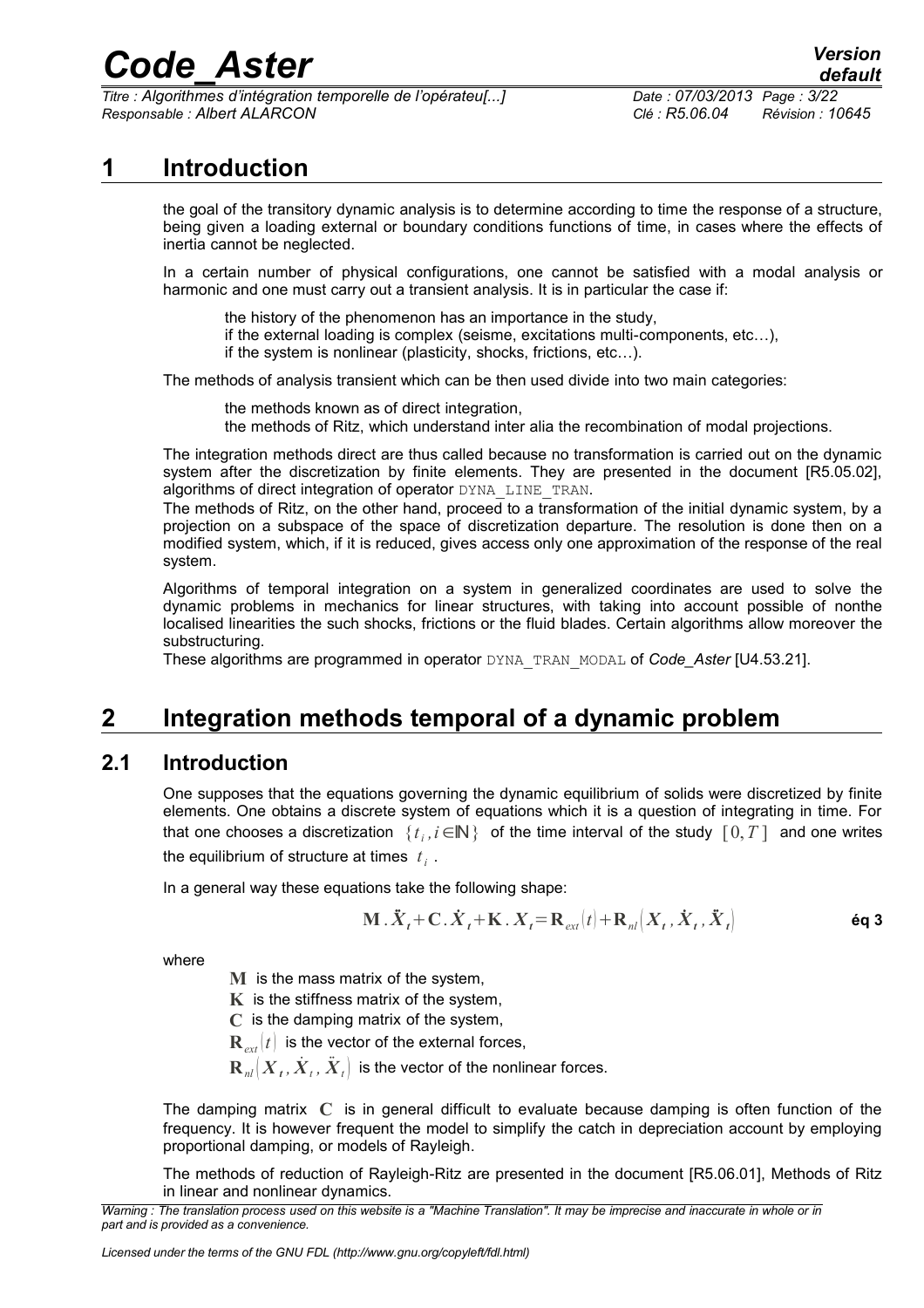*Titre : Algorithmes d'intégration temporelle de l'opérateu[...] Date : 07/03/2013 Page : 4/22 Responsable : Albert ALARCON Clé : R5.06.04 Révision : 10645*

*default*

If the term  $\;{\bf R}_{nl}|\bm{X}_t,\dot{\bm{X}}_t,\ddot{\bm{X}}_t|$  is not null, the technique of the pseudo-forces consists in projecting on the basis of linear system and maintaining the forces nonlinear with the second member. The technique of the pseudo-forces is always associated with a diagram of explicit integration. This fact the taking into account of nonthe linearities is available only for explicit diagrams. The addition of nonthe linearities does not modify the form of the equations.

In the method of Ritz, the field of displacement  $\left| X_{t}\right|$  is replaced by its projection on modal base such as  $X_t$ = $\Phi$  $\eta_t$  where  $\eta_t$  is the vector of the generalized coordinates and  $\,\Phi\,$  is modal base, generally reduced.

The dynamic system project takes the following shape, with  $\left. \eta_i^{}{\in}{\mathbb R}^p \right.$  :

$$
\boldsymbol{\Phi}^t. \mathbf{M.} \boldsymbol{\Phi}. \dot{\boldsymbol{\eta}}_t + \boldsymbol{\Phi}^t. \mathbf{C.} \boldsymbol{\Phi}. \dot{\boldsymbol{\eta}}_t + \boldsymbol{\Phi}^t. \mathbf{K.} \boldsymbol{\Phi}. \boldsymbol{\eta}_t = \boldsymbol{\Phi}^t. \mathbf{R}_{ext}(t) + \boldsymbol{\Phi}^t. \mathbf{R}_{nl} \left(\boldsymbol{\Phi}. \boldsymbol{\eta}_t, \boldsymbol{\Phi}. \dot{\boldsymbol{\eta}}_t, \boldsymbol{\Phi}. \dot{\boldsymbol{\eta}}_t\right)
$$

When the assumption of Basile does not apply (damping nonproportional), the projected damping matrix is not diagonal. The integration of the coupled system is done then obligatorily with one of the three following diagrams: the implicit scheme NEWMARK, explicit diagram EULER or explicit diagrams ADAPT\_ORDRE1 and ADAPT\_ORDRE2.

The equation obtained  $\eta_t$  is same form as the equation in  $\boldsymbol{X}_t$  . So in the continuation of the document, one will as well use the notation  $\,X_{t}\,$  for displacement in generalized coordinates as for displacement in physical space. In the case of operator DYNA TRAN MODAL, they are generalized coordinates.

Two classes of method can be distinguished in integration step by step from the balance equations, the integration methods clarifies integration methods and the implicit.

That is to say the linear dynamic system according to integrating in time:

$$
\mathbf{M}.\ddot{\mathbf{X}}_t + \mathbf{C}.\dot{\mathbf{X}}_t + \mathbf{K}.\mathbf{X}_t = \mathbf{R}_{ext}(t)
$$

This differential connection of the second order can be brought back to a first order system:

$$
\mathbf{N} \cdot \dot{\mathbf{U}}_t = \mathbf{H} \cdot \mathbf{U}_t + \mathbf{F}_t \tag{6q 3}
$$

where  $U_{t} = \begin{pmatrix} X_{t} \ X_{t} \end{pmatrix}$  $\begin{bmatrix} X_t \\ \dot{X}_t \end{bmatrix}$   $N = \begin{bmatrix} Id & 0 \\ 0 & M \end{bmatrix}$  $\begin{bmatrix} \mathbf{d} & \mathbf{0} \\ \mathbf{0} & \mathbf{M} \end{bmatrix}$  **H**= $\begin{bmatrix} \mathbf{0} & \mathbf{Id} \\ -\mathbf{K} & -\mathbf{C} \end{bmatrix}$  $\begin{bmatrix} 0 & \mathbf{Id} \\ -\mathbf{K} & -\mathbf{C} \end{bmatrix}$ ,  $\mathbf{F}_t = \begin{bmatrix} 0 \\ \mathbf{R} \end{bmatrix}$  $\mathbf{R}_{t}$ 

to integrate this system of equations differentials, a discretization is used  $\big|t_i,i\!\in\!\mathbb{N}\big|$  , as well as a formula of finite differences to express derivative  $\left| {{{\dot U}_t}} \right\rangle$ 

One will call integration methods clarifies the methods where only the derivative  $\left| \dot{\bm{U}}_t \right|$  utilizes unknowns at time  $t_{i+1}$  . From this way the determination of the quantities sought at time  $t_{i+1}$  does not result from an inversion of system utilizing the operator **H** . So moreover, one carries out a "farmhouselumping" in order to make the matrix  $~\mathbf{M}~$  diagonal, the determination of  $~\bm{U}_{\bm{t}}$  is particularly simple. They are the main features of the integration methods there explicit.

The implicit or semi-implicit methods utilize the discretization of  $|U_{t}|$  at one posterior time with  $|t_{i}|$ , generally  $t_{i+1}$  . The determination of the variables thus passes by the resolution of a system utilizing the operator **H** .

*Warning : The translation process used on this website is a "Machine Translation". It may be imprecise and inaccurate in whole or in part and is provided as a convenience.*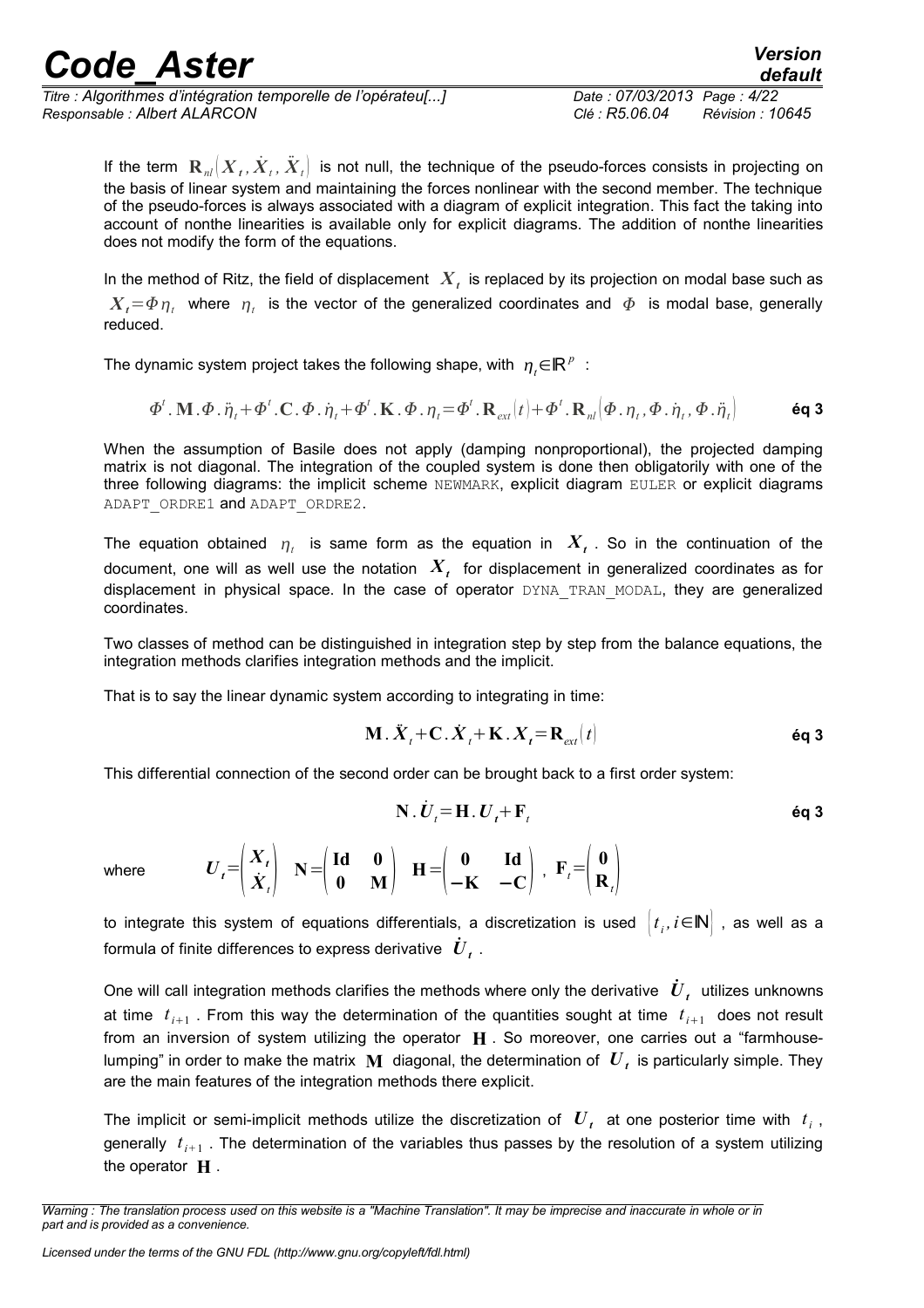*Titre : Algorithmes d'intégration temporelle de l'opérateu[...] Date : 07/03/2013 Page : 5/22 Responsable : Albert ALARCON Clé : R5.06.04 Révision : 10645*

*default*

Two notions are important: consistency, or the order of the diagram of integration, and stability.

The approximations used to obtain the differential operators define consistency, or the order of the diagram of integration. One can indeed consider that the approximation with which one obtains displacement with each time step is related to the order of approximation of derivatives first and seconds compared to time.

The study of stability of a diagram consists in analyzing the propagation of the numerical disturbances in the course of time. A stable diagram preserves a finished solution, in spite of the disturbances, whereas an unstable diagram led to a numerical explosion or divergence of the solution.

To carry out a study of stability of a diagram of integration, one puts this last in the form of a linear recursive system and one determines the particular characteristics of this system. If all the eigenvalues of the operator of recursion are smaller than 1 modulates some, the diagram is stable. If not it is unstable.

The diagrams of integration clarifies are generally conditionally stable, which means that time step must be sufficiently small to ensure the stability of temporal integration.

Certain implicit algorithms have the property to be unconditionally stable, which makes their interest and makes it possible to use one time step arbitrarily large.

The diagrams retained for operator DYNA TRAN MODAL are an implicit scheme, explicit NEWMARK, and four diagrams, EULER, DEVOGELAERE, ADAPT\_ORDRE1 and ADAPT\_ORDRE2 (with time step adaptive). The choice is done by keyword METHODE : "EULER", "DEVOGE", "NEWMARK", "ADAPT\_ORDRE1" or "ADAPT\_ORDRE2".

### <span id="page-4-3"></span>**2.2 Implicit integration method**

#### **2.2.1 Introduction**

<span id="page-4-2"></span>the implicit methods utilize the resolution of a matric system with the operator previously definite. If the solids are supposed to be elastic linear, that results in the resolution of a linear system to each time step.

The advantage of these methods is their unconditional stability, which enables them time step to integrate the equations of the dynamics with one relatively important while correctly representing the behavior of the modes low in frequency of structure.

<span id="page-4-1"></span>An implicit version of the method of NEWMARK, which was programmed in DYNA\_TRAN\_MODAL for the linear problems.

#### **2.2.2 The method of NEWMARK [bib1]**

#### **2.2.2.1 Presentation of diagram**

<span id="page-4-0"></span>NEWMARK [bib1] introduced two parameters  $v$  and  $\beta$  for the computation positions and velocities to time step  $t + \Delta t$ :

$$
\dot{\mathbf{X}}_{t+\Delta t} = \dot{\mathbf{X}}_t + \Delta t \left[ (1-\gamma) \ddot{\mathbf{X}}_t + \gamma \ddot{\mathbf{X}}_{t+\Delta t} \right]
$$
\n
$$
\mathbf{X}_{t+\Delta t} = \mathbf{X}_t + \Delta t \dot{\mathbf{X}}_t + \Delta t^2 \left[ (\frac{1}{2} - \beta) \ddot{\mathbf{X}}_t + \beta \ddot{\mathbf{X}}_{t+\Delta t} \right]
$$

Let us consider the balance equations at time  $t + \Delta t$ :

$$
\mathbf{M} \cdot \ddot{\mathbf{X}}_{t+\Delta t} + \mathbf{C} \dot{\mathbf{X}}_{t+\Delta t} + \mathbf{K} \mathbf{X}_{t+\Delta t} = \mathbf{R}_{t+\Delta t}
$$

Let us defer the preceding relations while eliminating  $\bold{\dot{X}}_{t+\varDelta t}$  and  $\bold{\ddot{X}}_{t+\varDelta t}$  , it comes:

$$
\tilde{\mathbf{K}} \cdot \mathbf{X}_{t + \Delta t} = \tilde{\mathbf{R}}_{t + \Delta t} \text{ where } \tilde{\mathbf{K}} = \mathbf{K} + a_0 \mathbf{M} + a_1 \mathbf{C}
$$

*Warning : The translation process used on this website is a "Machine Translation". It may be imprecise and inaccurate in whole or in part and is provided as a convenience.*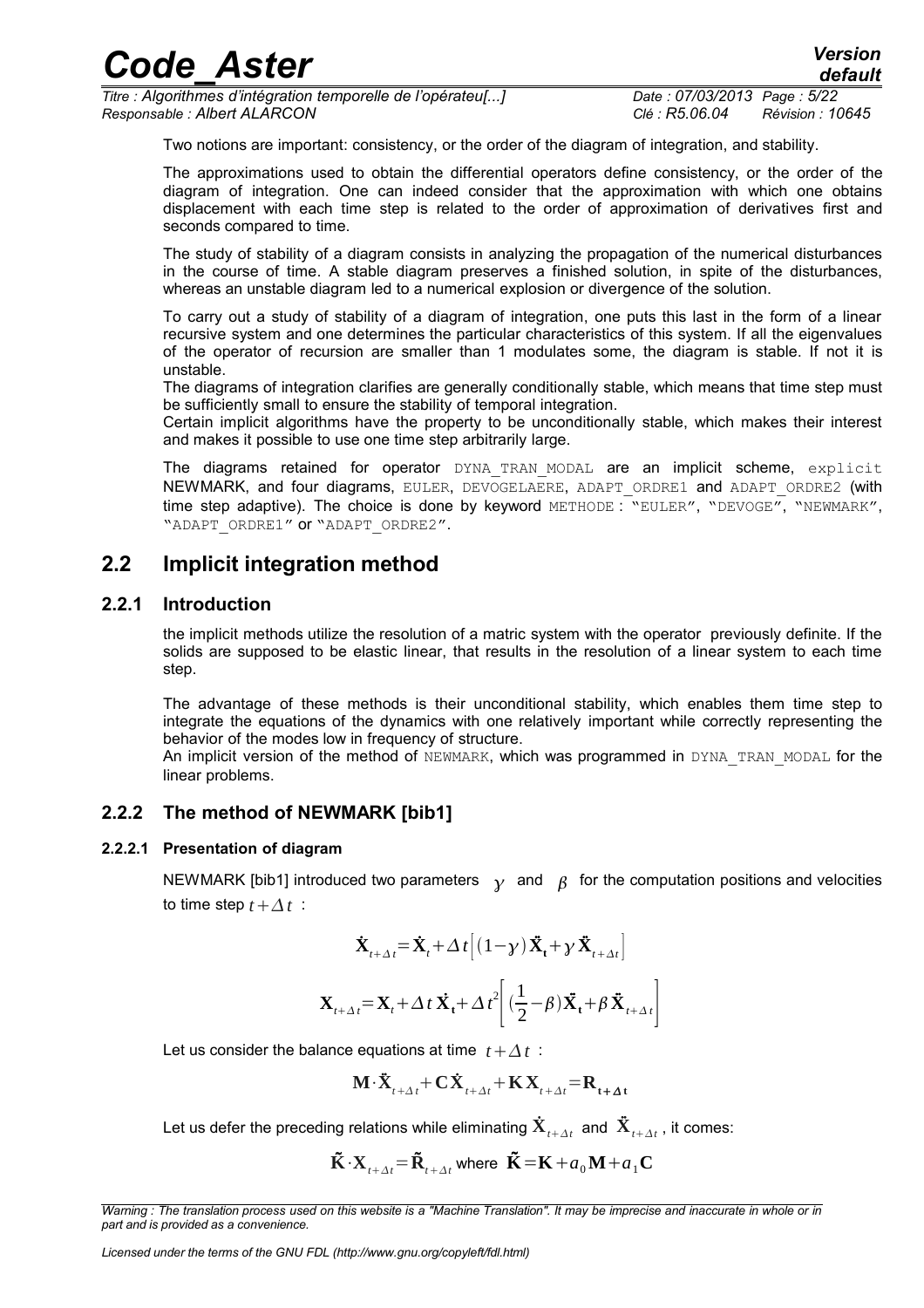*Titre : Algorithmes d'intégration temporelle de l'opérateu[...] Date : 07/03/2013 Page : 6/22 Responsable : Albert ALARCON Clé : R5.06.04 Révision : 10645*

$$
\tilde{\mathbf{R}} = \mathbf{R}_{t+\Delta t} + \mathbf{C} \cdot \left[ a_1 \mathbf{X}_t + a_4 \dot{\mathbf{X}}_t + a_5 \ddot{\mathbf{X}}_t \right] + \mathbf{M} \cdot \left[ a_0 \mathbf{X}_t + a_2 \dot{\mathbf{X}}_t + a_3 \ddot{\mathbf{X}}_t \right]
$$

 $\frac{1}{(\beta \cdot \Delta t)}$   $a_3 = \frac{1}{2}$ 

 $2\beta$ −1

with:

$$
a_0 = \frac{1}{(\beta \cdot \Delta t^2)} \qquad a_1 = \frac{y}{(\beta \cdot \Delta t)} \qquad a_2 = \frac{1}{(\beta \cdot \Delta t)} \qquad a_3 = \frac{1}{2\beta} - 1
$$
  

$$
a_4 = \frac{y}{\beta} - 1 \qquad a_5 = \frac{\Delta t}{2} \left(\frac{y}{\beta} - 2\right) \qquad a_6 = \Delta t \cdot (1 - y) \qquad a_7 = y \cdot \Delta t
$$

 $\frac{\gamma}{(\beta.\Delta t)}$   $a_2 = \frac{1}{(\beta.\Delta t)}$ 

#### **2.2.2.2 Complete algorithm of the method of NEWMARK**

#### <span id="page-5-2"></span>**a) initialization**

- 1) initial conditions  $X_0$ ,  $\dot{X}_0$  and  $\ddot{X}_0$
- 2) choice of  $\Delta t$   $\gamma$  and  $\beta$  computation of the coefficients  $a_1, ..., a_8$  (cf above)
- 3) to assemble the stiffness matrixes **K** , of mass **M** and damping **C**
- 4) to form the effective stiffness matrix  $\tilde{\mathbf{K}} = \mathbf{K} + a_0 \mathbf{M} + a_1 \mathbf{C}$
- 5) to factorize  $\tilde{\mathbf{K}}$

 $a_0 = \frac{1}{\sqrt{2}}$ 

#### **b) with each time step**

1) calculating the effective loading  $\tilde{\mathbf{R}}$  :

$$
\tilde{\mathbf{R}} = \mathbf{R}_{t+\Delta t} + \mathbf{C} \cdot \left[ a_1 \mathbf{X}_t + a_4 \mathbf{X}_t + a_5 \mathbf{X}_t \right] + \mathbf{M} \cdot \left[ a_0 \mathbf{X}_t + a_2 \mathbf{X}_t + a_3 \mathbf{X}_t \right]
$$

- 2) to solve  $\mathbf{\tilde{K}}\!\cdot\!\mathbf{X}_{t+\varDelta t}\!=\!\mathbf{\tilde{R}}_{t+\varDelta t}$
- 3) calculate the velocities and accelerations at time  $t + \Delta t$

$$
\ddot{\mathbf{X}}_{t+\Delta t} = a_0 \left( \mathbf{X}_{t+\Delta t} - \mathbf{X}_t \right) - a_2 \dot{\mathbf{X}}_t - a_3 \ddot{\mathbf{X}}_t
$$
\n
$$
\dot{\mathbf{X}}_{t+\Delta t} = \dot{\mathbf{X}}_t + a_6 \ddot{\mathbf{X}}_t + a_7 \ddot{\mathbf{X}}_{t+\Delta t}
$$

4) computation of time step according to: return out of B) 1)

#### **2.2.2.3 Stability conditions of the diagram of NEWMARK**

<span id="page-5-1"></span>method of NEWMARK used in a rather widespread way in the field of the mechanics, because it makes it possible to choose the order of integration, to introduce or not numerical damping, and has a very good accuracy.

It is unconditionally stable if:  $\gamma$  > 0.5 and  $\beta$  >  $\frac{(2\gamma+1)^2}{4}$ 4

One introduces a positive numerical damping siet  $\gamma$  >  $\frac{1}{2}$ 2 negative if  $y < \frac{1}{2}$  $\frac{1}{2}$ .

Lorsqueet  $y = \frac{1}{2}$  $\frac{2}{2}$   $\beta$  = 0, the formula of NEWMARK is reduced to the diagram central differences. It is thus then an explicit diagram.

A combination very often employed is  $\gamma = \frac{1}{2}$ 2 and  $\beta = \frac{1}{4}$  $\frac{1}{4}$  , because it leads to a diagram of a nature 2, unconditionally stable without numerical damping. In fact the choice was made in operator DYNA TRAN MODAL. The diagram of Newmark of this operator is thus implicit.

#### **2.2.2.4 Employment**

<span id="page-5-0"></span>In DYNA TRAN MODAL, this diagram allows integration only linear problems. In the frame of the dynamic substructuring, it makes it possible to employ a modal base calculated by substructuring but it does not support direct computation on the basis of substructure modal bases.

*default*

*Warning : The translation process used on this website is a "Machine Translation". It may be imprecise and inaccurate in whole or in part and is provided as a convenience.*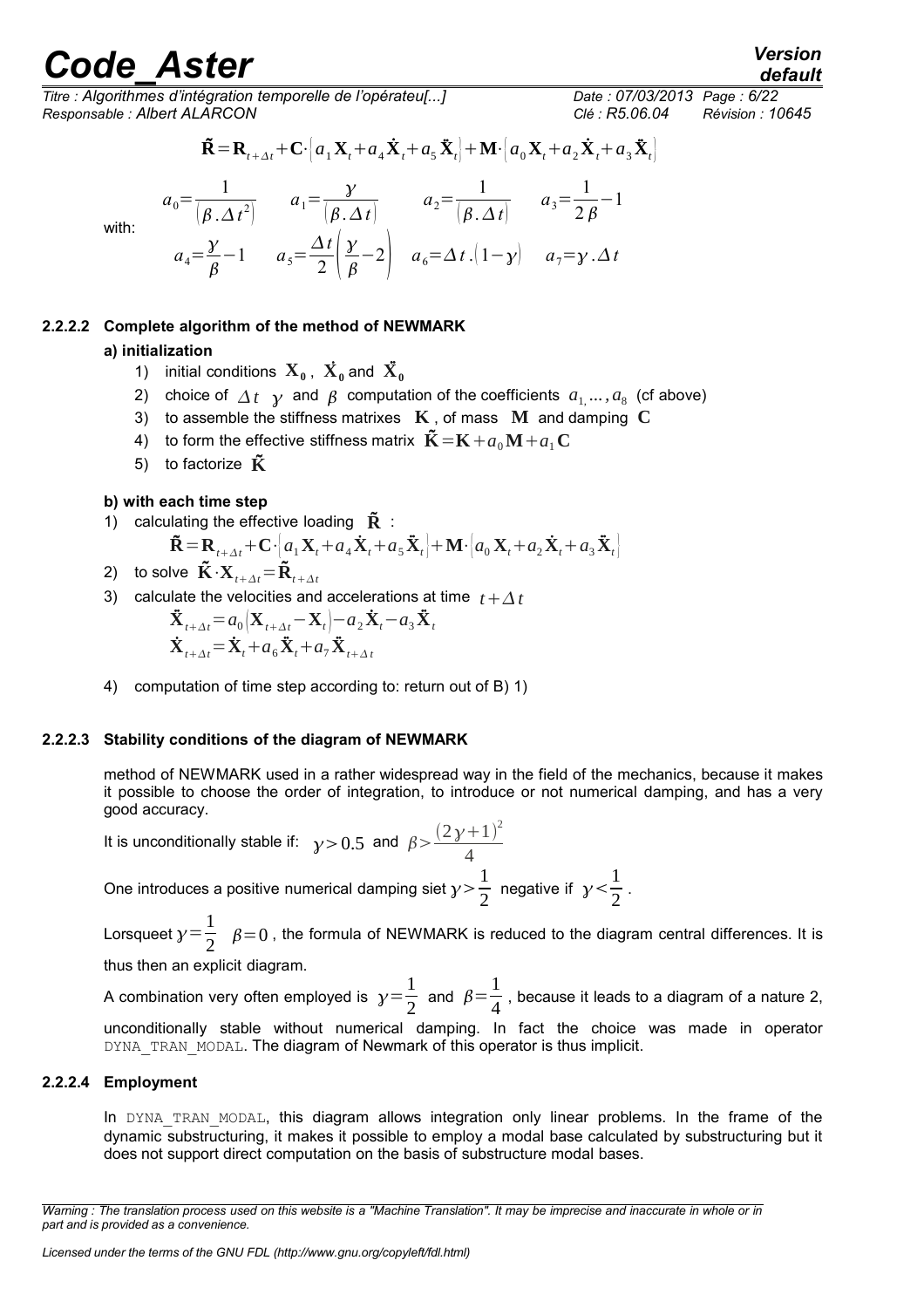*Titre : Algorithmes d'intégration temporelle de l'opérateu[...] Date : 07/03/2013 Page : 7/22 Responsable : Albert ALARCON Clé : R5.06.04 Révision : 10645*

#### **2.2.2.5 Numerical damping of the implicit schemes**

<span id="page-6-4"></span>the numerical advantage of the direct diagrams of implicit integration lies in the fact that time step can be substantially large compared to the smaller clean period of the system without being likely to cause an instability of the results.

For modes of period clean about time step or lower than time step, the algorithms of integration introduce a strong damping which contributes to erase the contribution of high modes (cf [R5.05.02]).

There is no numerical damping in the cas particulier of the algorithm of NEWMARK with  $\beta\!=\! \frac{1}{4}$  $\frac{1}{4}$  and

 $y=\frac{1}{2}$  $\frac{1}{2}$ .

On the other hand, implicit algorithms one a significant effect of lengthening of the periods of the response of structure. It is noted that to guarantee a good accuracy on the amplitude and the phase of calculated displacements, it is necessary to respect a criterion close to:

$$
\Delta t \!<\!\! \frac{1}{(10\!\times\! F_{\textit{max}})}\;\;\mathring{\textbf{a}}\;\;\frac{1}{(100\!\times\! F_{\textit{max}})}
$$

<span id="page-6-3"></span>where  $F_{\text{max}}$  is the high frequency of the motion which one wishes to capture.

### **2.3 Explicit integration methods**

#### **2.3.1 Introduction**

<span id="page-6-2"></span>Several integration methods clarifies are presented: a diagram of Eulerian modified of order 1, a diagram of Devogelaere-Fu of order 4 and diagrams with time step adaptive ADAPT and Runge-Kutta. These three methods are available in operator DYNA\_TRAN\_MODAL. The diagrams are presented by considering only linear forces. However the taking into account of the nonlinear forces from of easily deduced with the technique from the pseudo-forces.

#### <span id="page-6-1"></span>**2.3.2 Explicit diagram of Eulerian modified of order 1**

#### **2.3.2.1 Presentation**

<span id="page-6-0"></span>This diagram commonly is called "Eulerian modified" because it is about a very simple but conditionally stable alternative of the diagram of Eulerian of order 1, which is, him, unstable. It is thus a diagram often employed into explicit for the mechanics. In *Code\_Aster*, it is quite simply called EULER.

This diagram was used in the modulus STIFF with LICE [bib3], code finite elements of beam, and in code CADYRO [bib4] for the computation of the lines of trees in rotation.

The diagram uses formulates it Eulerian of order 1 to estimate derivative in time, with a formula of front Eulerian for the velocity and a back formula of Eulerian for displacement, as follows:

$$
\dot{\mathbf{X}}_{n+1} = \dot{\mathbf{X}}_n + \Delta t \mathbf{M}^{-1} [\mathbf{R} - \mathbf{K} \mathbf{X}_n - \mathbf{C} \dot{\mathbf{X}}_n] + o(\Delta t)
$$
  
\n
$$
X_{n+1} = X_n + \Delta t \dot{X}_{n+1} + o(\Delta t)
$$

The algorithm is thus the following:

a) initialization:  $\overline{X}_0, \dot{\overline{X}}_0$  given b) to each time step:  $\dot{X}_{n+1} = \dot{X}_n + \Delta t \cdot M^{-1} \cdot (R - K \cdot X_n - C \cdot \dot{X}_n)$  $X_{n+1} = X_n + \Delta t \cdot \dot{X}_{n+1}$ 

*Licensed under the terms of the GNU FDL (http://www.gnu.org/copyleft/fdl.html)*

*Warning : The translation process used on this website is a "Machine Translation". It may be imprecise and inaccurate in whole or in part and is provided as a convenience.*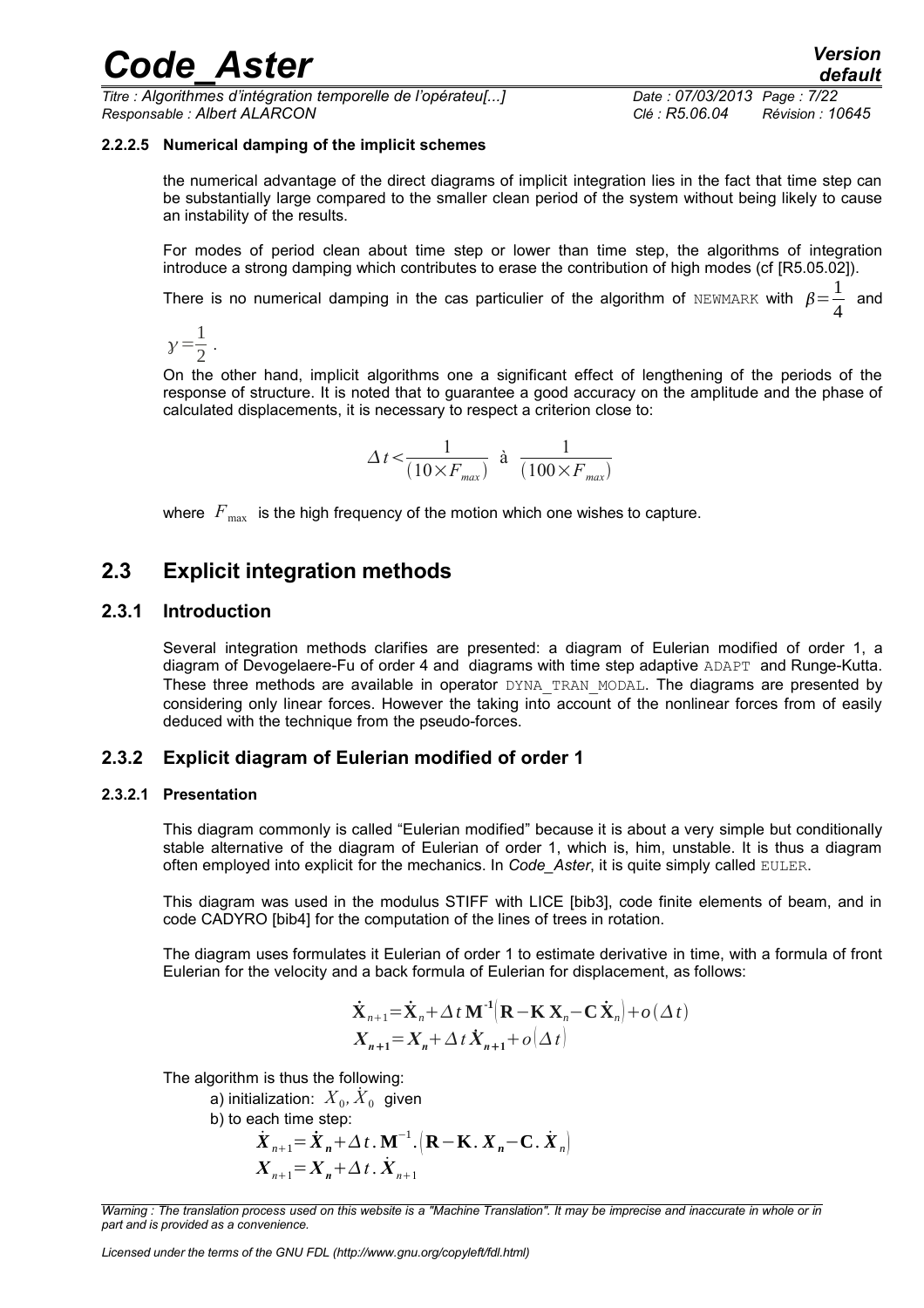*Titre : Algorithmes d'intégration temporelle de l'opérateu[...] Date : 07/03/2013 Page : 8/22 Responsable : Albert ALARCON Clé : R5.06.04 Révision : 10645*

#### **2.3.2.2 Order and stability of the diagram**

<span id="page-7-2"></span>the approximations used in obtaining this diagram are of order 1. One can thus consider that the approximation with which one obtains displacement with each time step is of order 1. It is the consistency of the diagram.

If one puts the diagram of integration in recursive form by eliminating the terms velocity, one obtains the relation of following recurrence (without external force, nor damping):

$$
X_{n+1}
$$
+ $(M^{-1} \cdot K \cdot \Delta t^2 - 2) \cdot X_n + X_{n-1} = 0$ 

The eigenvalue of this diagram are for a system with a degree of freedom:

$$
\lambda = \frac{2 - \mathbf{M}^{-1} \mathbf{K} \, \Delta \, t^2 \pm i \sqrt{\mathbf{M}^{-1} \cdot \mathbf{K} \cdot \Delta \, t^2 \Big( 4 - \mathbf{M}^{-1} \cdot \mathbf{K} \cdot \Delta \, t^2 \Big)}}{2} \text{ if } \Delta \, t < \frac{2}{\mathbf{M}^{-1} \cdot \mathbf{K}}
$$

the modulus of the eigenvalues *λ* is worth 1. One realizes that one is in a limiting but favorable situation. There will not be uncontrolled increase in the error. Without damping, one is right with the limit of stability. It can be an asset for the diagram: it does not introduce numerical dissipation.

If  $\Delta t < \frac{2}{1.5}$  $\overline{\mathbf{M}^{-1}}$  **. K** one can show that one of the two eigenvalues has a modulus larger than the unit and

thus that the diagram is unstable.

The criterion of stability of diagram EULER is thus:  $\Delta t < \frac{2}{\Delta t - 1}$  $\frac{1}{\mathbf{M}^{-1} \cdot \mathbf{K}}$ .

This study can be wide with a system with finished number of degrees of freedom. In this case, the criterion of stability becomes:

$$
\Delta t < \frac{2}{\omega_{\text{max}}}
$$

<span id="page-7-1"></span>L `analysis can be refined by considering a system with damping [bib13].

#### **2.3.3 Method of Devogelaere-Fu**

#### **2.3.3.1 Presentation**

<span id="page-7-0"></span>to present the algorithm of Devogelaere-Fu, shortened in DEVOGE in *Code\_Aster*, one puts the dynamic problem in the form:

 $\mathbf{M}$  .  $\ddot{\bm{X}}_t + \mathbf{C}$  .  $\dot{\bm{X}}_t \! = \! \mathbf{G}\bigl(t$  ,  $\bm{X}_t\bigr\rvert$  where the matrix  $|\mathbf{C}|$  is supposed to be diagonal.

Displacements and the velocities are calculated as follows:

a) initialization

$$
X_{-\frac{1}{2}} = X_0 - \frac{\Delta t}{2} \dot{X}_0 + \frac{\Delta t^2}{8} \Big( 4 \mathbf{M}^{-1} \cdot \mathbf{G} \Big( t_0, X_0 \Big) - \mathbf{M}^{-1} \cdot \mathbf{G} \Big( t_0, X_0 \Big) - \mathbf{M}^{-1} \cdot \mathbf{C} \cdot \dot{X}_0 \Big)
$$
  

$$
\dot{X}_{-\frac{1}{2}} = 4 \Big( 4 \mathbf{I} - \Delta t \cdot \mathbf{M}^{-1} \cdot \mathbf{C} \Big)^{-1} \Big( \Big( 4 \mathbf{I} + \Delta t \cdot \mathbf{M}^{-1} \cdot \mathbf{C} \Big)^{-1} \cdot \dot{X}_0 - \Delta t \Big( \mathbf{G} \Big( t_{-\frac{1}{2}}, X_{-\frac{1}{2}} \Big) + \mathbf{G} \Big( t_0, X_0 \Big) \Big) \Big)
$$

*Warning : The translation process used on this website is a "Machine Translation". It may be imprecise and inaccurate in whole or in part and is provided as a convenience.*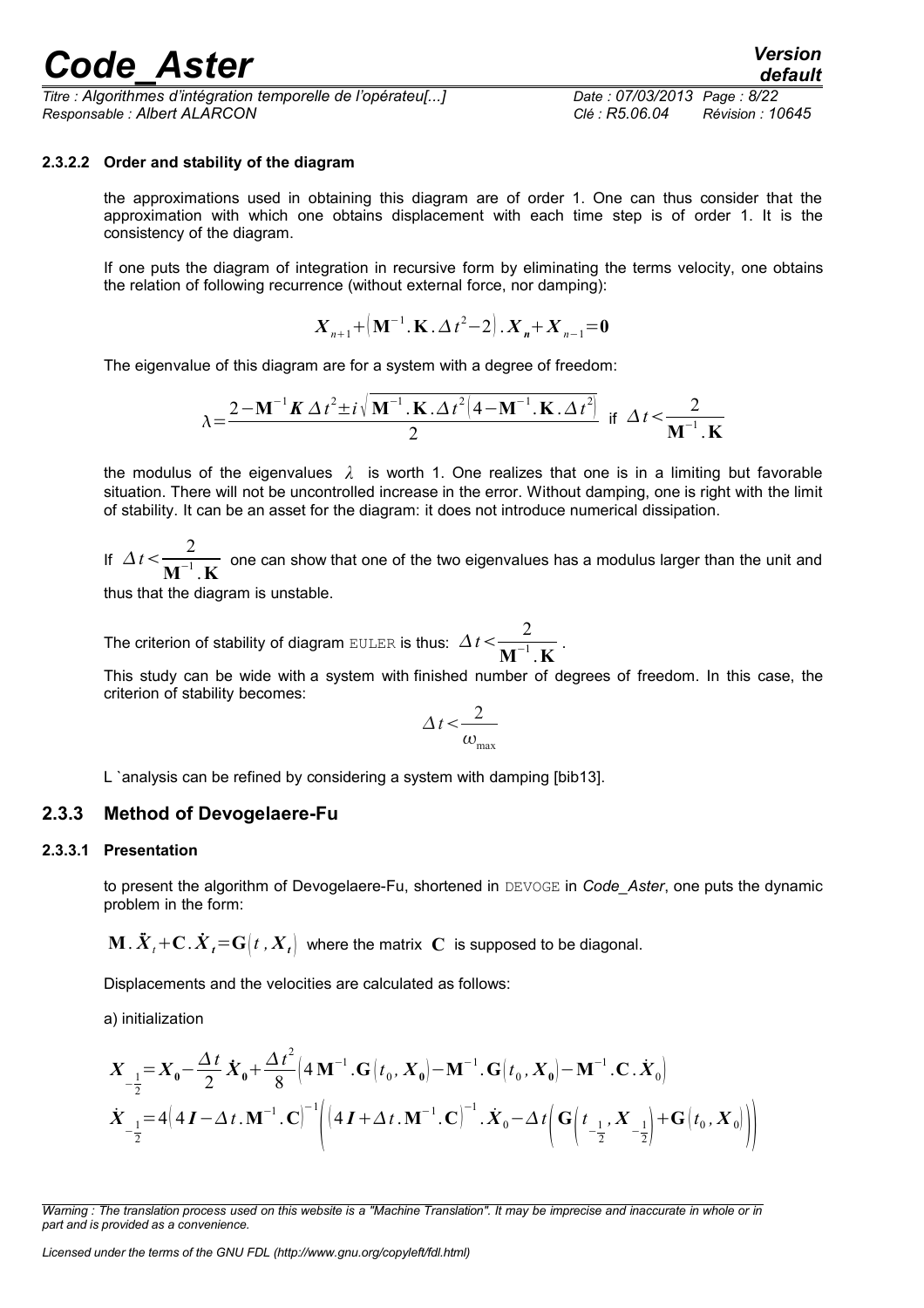*Titre : Algorithmes d'intégration temporelle de l'opérateu[...] Date : 07/03/2013 Page : 9/22 Responsable : Albert ALARCON Clé : R5.06.04 Révision : 10645*

b) with each time step

$$
X_{n+\frac{1}{2}} = X_{n} + \frac{\Delta t}{2} \dot{X}_{n} + \frac{\Delta t^{2}}{24} \left( 4 \mathbf{M}^{-1} \cdot \mathbf{G} \Big( t_{n}, X_{n} \Big) - \mathbf{M}^{-1} \cdot \mathbf{G} \Big( t_{n-\frac{1}{2}}, X_{n-\frac{1}{2}} \Big) - \mathbf{M}^{-1} \cdot \mathbf{C} \Big( 4 \dot{X}_{n} - \dot{X}_{n-\frac{1}{2}} \Big) \right)
$$
  
\n
$$
\dot{X}_{n+\frac{1}{2}} = 4 \Big( 4 \mathbf{I} + \Delta t \cdot \mathbf{M}^{-1} \cdot \mathbf{C} \Big)^{-1} \Bigg( \dot{X}_{n} + \frac{\Delta t}{4} \Big( \mathbf{G} \Big( t_{n}, X_{n} \Big) + \mathbf{G} \Big( t_{n+\frac{1}{2}}, X_{n+\frac{1}{2}} \Big) - \mathbf{M}^{-1} \cdot \mathbf{C} \cdot \dot{X}_{n} \Big) \Bigg)
$$
\n
$$
X_{n+1} = X_{n} + \frac{\Delta t}{2} \dot{X}_{n} + \frac{\Delta t_{2}}{6} \Big( 4 \mathbf{M}^{-1} \cdot \mathbf{G} \Big( t_{n}, X_{n} \Big) + 2 \mathbf{M}^{-1} \cdot \mathbf{G} \Big( t_{n-\frac{1}{2}}, X_{n-\frac{1}{2}} \Big) - \mathbf{M}^{-1} \cdot \mathbf{C} \Big( \dot{X}_{n} + 2 \dot{X}_{n+\frac{1}{2}} \Big) \Bigg)
$$
\n
$$
\dot{X}_{n+1} = 6 \Big( 6 \mathbf{I} + \Delta t \cdot \mathbf{M}^{-1} \cdot \mathbf{C} \Big)^{-1} \cdot \Bigg( \dot{X}_{n} + \frac{\Delta t}{6} \Big( \mathbf{G} \Big( t_{n+1}, X_{n+1} \Big) + 4 \mathbf{G} \Big( t_{n+\frac{1}{2}}, X_{n+\frac{1}{2}} \Big) - \mathbf{M}^{-1} \cdot \mathbf{C} \cdot \Big( 4 \dot{X}_{n+\frac{1}{2}} + \dot{X}_{n} \Big) \Big) \Bigg)
$$

#### **2.3.3.2 Order and stability of the diagram**

<span id="page-8-3"></span>the diagram is of order 4, the approximations in the writing of temporal derivatives being in.  $o(\Delta\,t^4)$  It thus has an excellent aptitude for the integration of regular solutions. Its interest is on the other hand less manifest if the functions to be integrated have discontinuities (shocks, friction, etc)

One can show that for an undamped linear system time step guaranteeing stability is worth:  $2\sqrt{2}$ .

$$
\Delta t < \frac{\Delta \sqrt{2}}{\omega_{\text{max}}}
$$

#### **2.3.3.3 Employment**

<span id="page-8-2"></span>This method is expensive in computing times because it twice requires the evaluating of the vector of the internal forces **G** , particularly heavy operation. Consequently it is used little in mechanics for direct integration. On the other hand it is employed by the French atomic energy agency [bib2] in the case of the systems projected on modal base.

This diagram allows the taking into account of nonlocalised linearities of shocks type and frictions. In the frame of the dynamic substructuring, it makes it possible to employ a modal base calculated by substructuring but it does not support direct computation on the basis of substructure modal bases.

#### <span id="page-8-1"></span>**2.3.4 Diagrams of integration to time step adaptive**

#### **2.3.4.1 Introduction: interest of time step adaptive**

<span id="page-8-0"></span>To carry out the temporal integration of the transient of a structure in a nonlinear phase always poses problems as for the choice of the step time. The estimate of the error is seldom accessible during integration.

The diagrams of explicit integration oblige to respect time step maximum not to diverge. In the case of nonlinear behavior, this step cannot be a priori *given* and can change with each iteration. When the stiffness very strongly varies, time step constant and very fine to preserve the stability of the diagram led to a very large nombre of iterations and a considerable computing time.

Several algorithms of integration to time step adaptive were thus developed for DYNA\_TRAN\_MODAL: ADAPT ORDRE1, ADAPT ORDRE2, RUNGE KUTTA 32 and RUNGE KUTTA54. The two first lean on the diagram of central differences, order 2 and on the diagram of Eulerian, of order 1. The two last, they are diagrams of the family of Runge-Kutta with control of the error. In the continuation of this chapter one will not represent the algorithm of the adaptive diagram of order 1 because it is copied on the diagram of Eulerian. The management of the adaptation of time step is, as for it, the same one as for the adaptive diagram of order 2.

*Warning : The translation process used on this website is a "Machine Translation". It may be imprecise and inaccurate in whole or in part and is provided as a convenience.*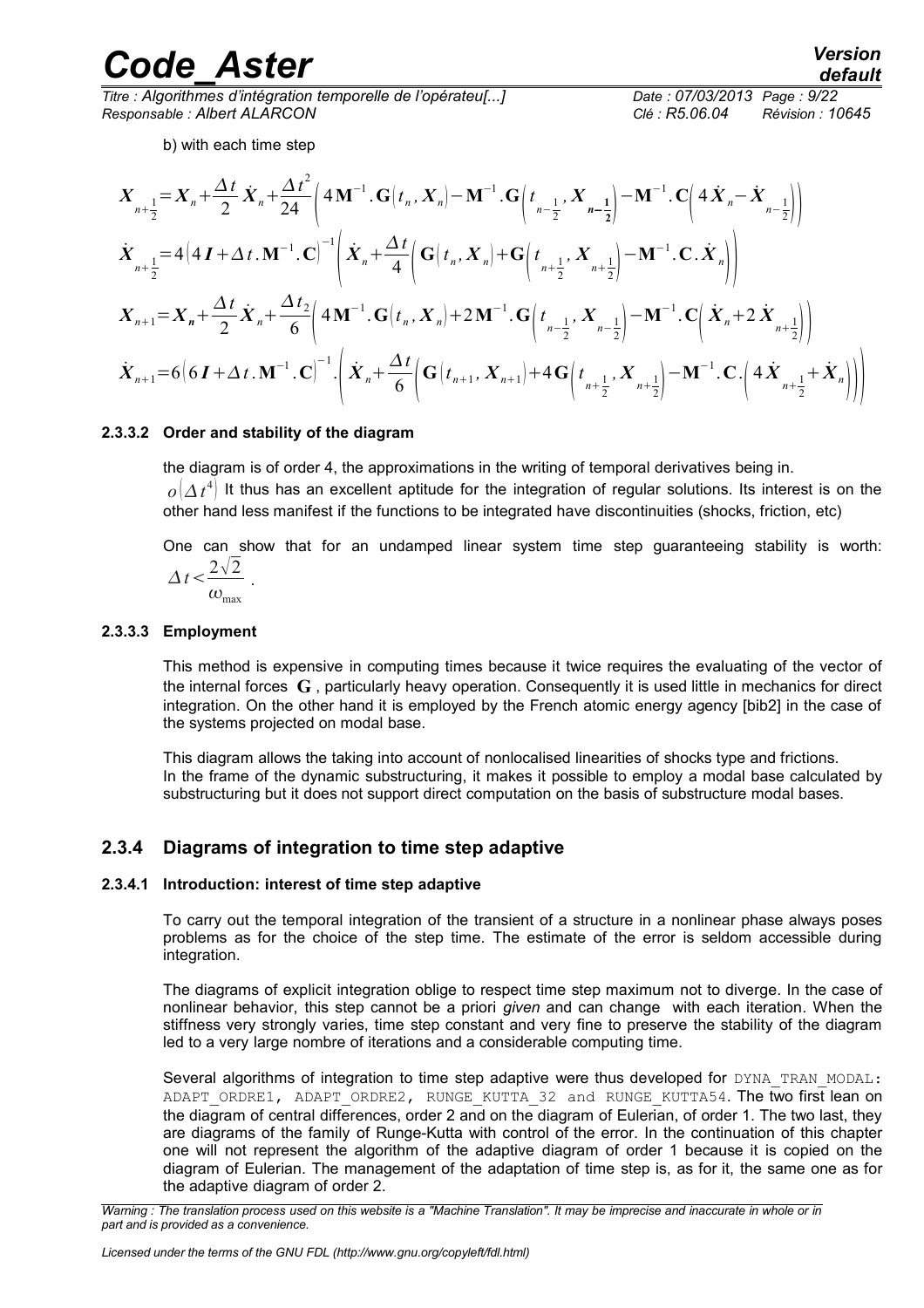*Titre : Algorithmes d'intégration temporelle de l'opérateu[...] Date : 07/03/2013 Page : 10/22 Responsable : Albert ALARCON Clé : R5.06.04 Révision : 10645*

*default*

<span id="page-9-2"></span>One can notice that this kind of diagram was also programmed in DYNA LINE TRAN (cf [R5.05.02]).

#### **2.3.4.2 The diagrams with adaptive steps ADAPT\_ORDRE1 and ADAPT\_ORDRE2**

2.3.4.2.1 Diagram of the central differences with constant step

<span id="page-9-1"></span>One presents D" access the diagram of the central differences to constant step on which diagram ADAPT\_ORDRE2 is based. He is written as follows:

$$
\dot{X}_{n+\frac{1}{2}} = \dot{X}_{n-\frac{1}{2}} + \Delta t \cdot \ddot{X}_{n} \left( t_{n}, X_{n}, \dot{X}_{n} \right) + o\left( \Delta t^{2} \right)
$$
\n
$$
X_{n+1} = X_{n} + \Delta t \dot{X}_{n+\frac{1}{2}} + o\left( \Delta t^{2} \right)
$$

with the following notations:

It is noted that the velocity is expressed with indices half integers of the discretization in time whereas displacements and accelerations are expressed with the whole indices. Written this way the diagram is of order 2. However acceleration is not immediately computable because the velocity is known only with the half not preceding. To circumvent this difficulty, one can time step use several approximations velocity to whole.

method 1: to suppose that  $\ddot{X}_n\bigl(X_n,\dot{X}_n,t_n\bigl)\equiv \ddot{X}_x\Bigl(X_n,\dot{X}_{n-1}\Bigr)$ **2** *,t <sup>n</sup>* what constitutes a valid approximation if damping is sufficiently weak  $\left|{\dot{X}}_n\right|{=}\dot{{X}}_{n-\frac{1}{2}}$ 2  $+ o(1)$  . If damping is important, the diagram loses then its accuracy of order 2.

method 2: to use an approximation of order 1 for the velocity: what makes it possible  $\dot{X}_n = \dot{X}$ <sub>n− $\frac{1}{2}$ </sub>  $+\frac{\Delta t}{2}$ 2  $\ddot{\pmb{X}}_{n-1}$  +  $o(\varDelta\,t)\;$  to preserve order 2 of the diagram.

2 method 3: to use a diagram of type correct predictor/:

predictor:  $\begin{array}{|c|c|} \hline \ \end{array}$  $\dot{X}_n = \dot{X}$ <sub>n− $\frac{1}{2}$ </sub> 2  $+\gamma\Delta t\ddot{X}_{n-1}$  $\ddot{X}_{n^p} = \ddot{X} \left[ t_n, X_n, \dot{X}_{n^p} \right]$ corrector:  $\vert$  $\dot{X}_n = \dot{X}$ <sub>n− $\frac{1}{2}$ </sub> 2  $+\frac{\Delta t}{2}$  $\frac{\Delta l}{2} \left( \beta \ddot{X}_{n^p} + (1-\beta) \ddot{X}_{n-1} \right)$  $\ddot{\boldsymbol{X}}_n = \ddot{\boldsymbol{X}} \left[ t_n, \boldsymbol{X}_n, \dot{\boldsymbol{X}}_n \right]$ 

where *α* and *β* are two parameter to be chosen. Park and Underwood [bib6] report that to carry out additional iterations does not improve in a significant way the stability of the diagram.

#### 2.3.4.2.2 Adaptation of the diagram with time step variable

<span id="page-9-0"></span>When time step varies, the statements of the preceding paragraph are not valid any more, acceleration  $\ddot{\bm{X}}_n$  being necessarily expressed in the center of the interval  $\begin{bmatrix} \dot{X} & -\frac{1}{2} \end{bmatrix}$ 2  $\left. \frac{\dot{X}}{x_{n+\tfrac{1}{2}}} \right|$  , as one sees it on the diagram below:

To take account of this, the velocity is calculated as follows:

*Warning : The translation process used on this website is a "Machine Translation". It may be imprecise and inaccurate in whole or in part and is provided as a convenience.*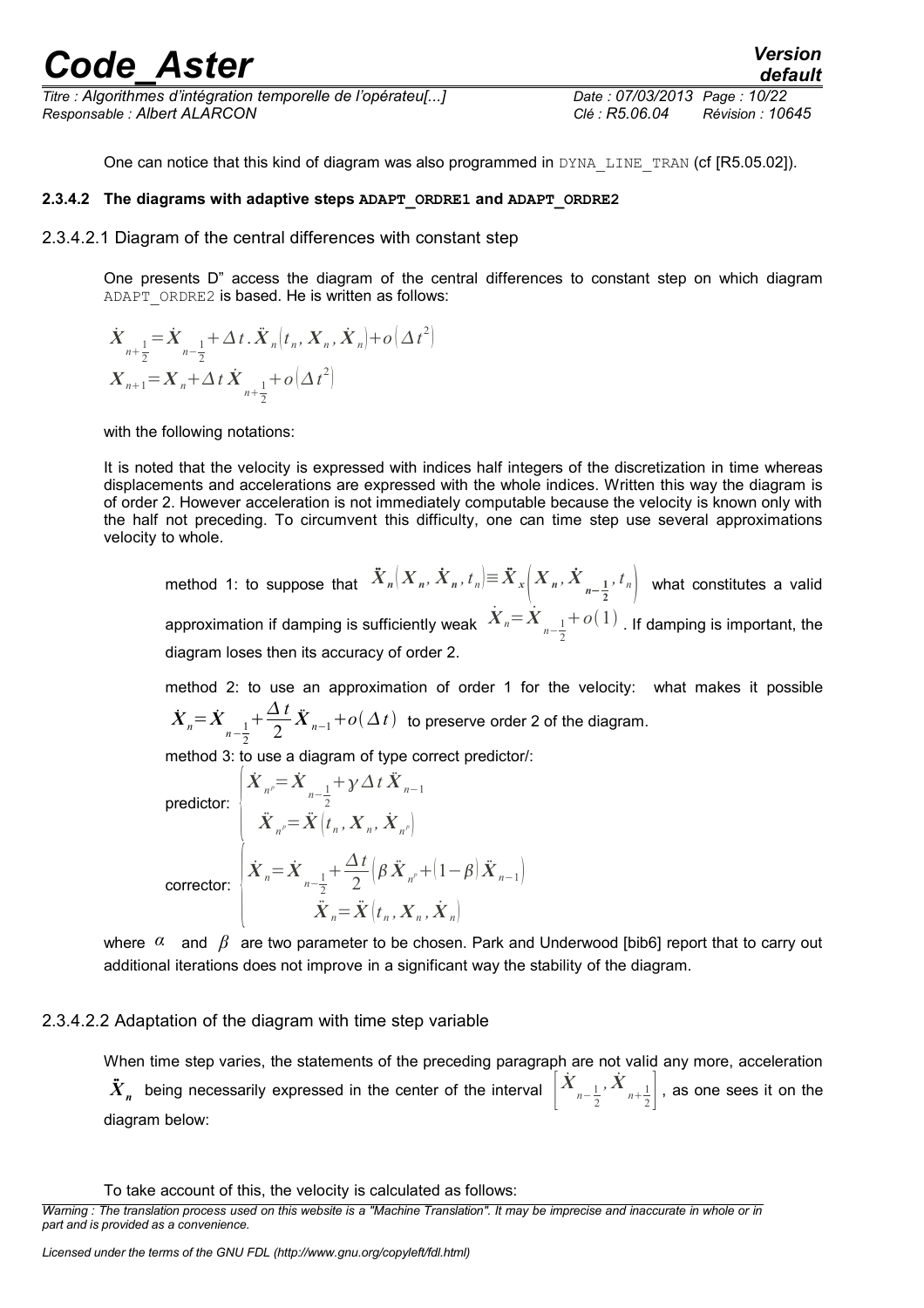*Titre : Algorithmes d'intégration temporelle de l'opérateu[...] Date : 07/03/2013 Page : 11/22 Responsable : Albert ALARCON Clé : R5.06.04 Révision : 10645*

$$
\dot{X}_{n+\frac{1}{2}} = \dot{X}_{n-\frac{1}{2}} + \frac{\Delta t_{n-1} + \Delta t_n}{2} \ddot{X}_n
$$

Complete diagram ADAPT\_ORDRE2 is written then as follows:

1. estimate of  $\boldsymbol{\dot{X}}_x$  according to methods 1,2 or 3

2. 
$$
\dot{X}_{n+\frac{1}{2}} = \dot{X}_{n-\frac{1}{2}} + \frac{\Delta t_{n-1} + \Delta t_n}{2} \ddot{X}_n(t_n, X_n, \dot{X}_n) + o(\Delta t^2)
$$
  
3. 
$$
X_{n+1} = X_n + \Delta t \dot{X}_{n+\frac{1}{2}} + o(\Delta t^2)
$$

The order of the diagram is not rigorously any more equal to 2, the diagram having lost its centered character.

More  $\varDelta\,t_{_n}$  and  $\varDelta\,t_{_{n+1}}$  are different, more the order of the diagram tends towards 1. Strong variations of time step thus lead to a loss of accuracy.

It is possible to find statements more complex, which use the velocity or acceleration with the preceding iteration [bib7]. However the formula presented here gives satisfactory results when time step decreases but it cause a drop in the limit of stability when time step increases. The remedy is to control the step so that it increases only slowly.

#### 2.3.4.2.3 Stability and accuracy of the diagram

<span id="page-10-0"></span>to study the diagram, one was satisfied with the analysis of a system to only one degree of freedom, free and linear, of own pulsation  $\omega$  and reduced damping  $\Sigma$ :

$$
\ddot{\xi} + 2\omega\xi\dot{\xi} + \omega^2\xi = 0
$$

The approached solution, by means of the diagram with step of constant, is obtained by the relation of following recurrence:

 $A \cdot Y_{n} + B \cdot Y_{n-1} = 0$ 

with  $Y_{n}$ =  $\vert$   $\vert$ *x*¨ *n*  $\frac{\dot{x}}{x_{n+\frac{1}{2}}}$  $\begin{vmatrix} x \\ x_{n+1} \end{vmatrix}$ 

**A** and **B** are two matrixes which depend on the method chosen to compute: the contribution of the term of damping. A solution of the form is sought:  $\left| \bm Y_n\!=\!\lambda\bm Y_{n-1} \right|$  .

 $\lambda$  is an eigenvalue of  $\mathbf{A}^{-1}$ .  $\mathbf{B}$  and can be written in the following form:

 $\lambda_c$ = $\exp[\omega_c\,\Delta\,t\,[-\xi_c\pm i\,\sqrt{1-\xi_{c^2}}]\big)$  where  $\omega_c$  and  $\xi_c$  are the pulsation and reduced damping calculated by the algorithm.

One can compare them with the exact solution  $\frac{}{}\lambda_e\!=\!\exp[\omega\,\Delta\,t\,[-\xi\pm i\,\sqrt{1-\xi^2}]\!]$  , which makes it possible to evaluate the error on the pulsation and the error on damping:  $\frac{\left|\omega_{c}-\omega\right|}{\sqrt{\frac{1}{\epsilon}}$  $\omega$ and  $\frac{|\xi_c-\xi|}{|E_c|}$ ξ .

*Warning : The translation process used on this website is a "Machine Translation". It may be imprecise and inaccurate in whole or in part and is provided as a convenience.*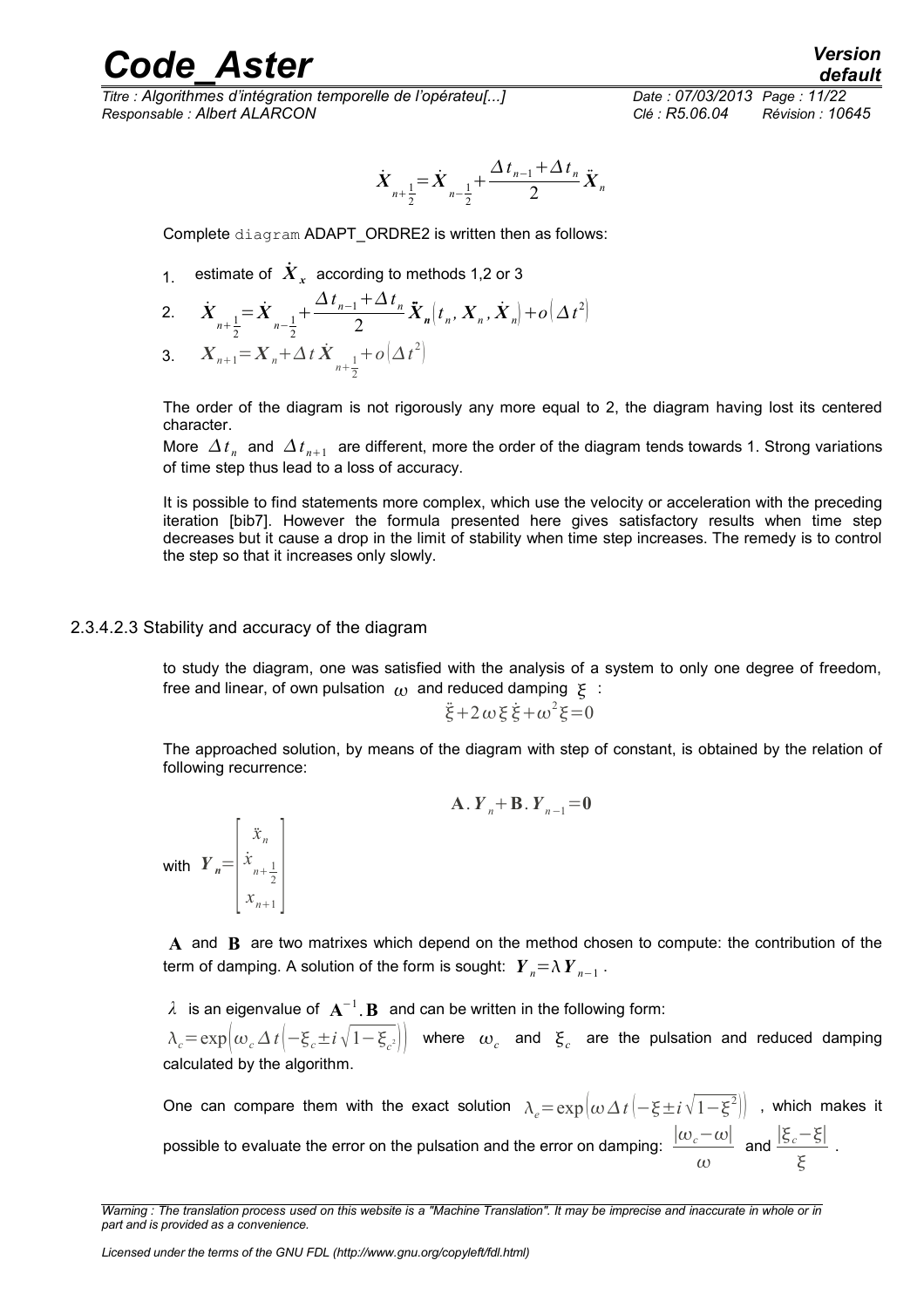*Titre : Algorithmes d'intégration temporelle de l'opérateu[...] Date : 07/03/2013 Page : 12/22 Responsable : Albert ALARCON Clé : R5.06.04 Révision : 10645*

*default*

One studied [feeding-bottle 8] and [bib10] the properties of the diagram according to the method employed to estimate the velocity with the whole steps. It was empirically found that method 3 is at the same time more precise and more stable than methods 1 and 2. The method, without overcost of computation, makes it possible to increase the order of the diagram and gives in most case a better accuracy, except in the event of weak damping. It is however less stable than method 1. It is the method 2 which was finally adopted in diagram ADAPT. These studies made it possible moreover to estimate the number of points per period necessary to guarantee a stable integration. 20 is a value which gives a good safety margin. It is the selected value by default.

#### 2.3.4.2.4 Criteria of adaptation of time step

 $\sqrt{ }$ 

<span id="page-11-0"></span>the preceding developments make it possible to quantify the errors introduced during the computation of a free and linear system. These criteria do not make it possible however to adapt time step. They are indeed delicate to implement in the nonlinear cases and do not take account of the variations of the excitation.

Another approach consists in studying the site error introduced by the diagram using restricted developments.

The exact solution of a system to a degree of freedom checks:

$$
\begin{aligned}\n\left| X \left( t + \frac{\Delta t}{2} \right) &= X(t) + \frac{\Delta t}{2} \dot{X}(t) + \frac{\Delta t^2}{8} \ddot{X}(t) + \frac{\Delta t^3}{48} \ddot{X}(t) + o\left( \Delta t^3 \right) \\
X \left( t - \frac{\Delta t}{2} \right) &= X(t) - \frac{\Delta t}{2} \dot{X}(t) + \frac{\Delta t^2}{8} \ddot{X}(t) - \frac{\Delta t^3}{48} \ddot{X}(t) + o\left( \Delta t^3 \right) \\
&\Rightarrow X \left( t + \frac{\Delta t}{2} \right) &= X \left( t - \frac{\Delta t}{2} \right) + \Delta t \dot{X}(t) + \frac{\Delta t^3}{24} \ddot{X}(t) + o\left( \Delta t^3 \right)\n\end{aligned}
$$

The formula of integration of the differences thus leads to a truncation error being worth:

$$
E_n = \frac{\Delta t^3}{24} \ddot{X} \left( t_n \right) \equiv \frac{\Delta t^2}{12} \left( \ddot{X}_n - \ddot{X}_{n-1} \right)
$$

One can normalize this error to obtain a relative error:

$$
e_n = \frac{\Delta t^2}{12} \frac{|\ddot{X}_n - \ddot{X}_{n-1}|}{X_n} , X_n \neq 0
$$

Park and Underwood [bib7] interpreted this error by defining a "apparent pulsation":

$$
\omega_{A_n^2} = \frac{\tilde{X}_n}{X_n}
$$

Applied to the diagram with central difference, this definition makes it possible to interpret the relative error *e<sup>n</sup>* like a variation of the apparent pulsation:

$$
e_n \equiv \frac{\Delta t^2}{12} |\omega_{A_n^2} - \omega_{A_{n-1}^2}|
$$

Many algorithms time step use a criterion of adaptation of founded on the truncation error ([bib9], [bib11]). However in the case of a conditionally stable diagram, this method neither to make sure of the stability of integration, nor to guarantee an accuracy for the computation of the transients.

*Warning : The translation process used on this website is a "Machine Translation". It may be imprecise and inaccurate in whole or in part and is provided as a convenience.*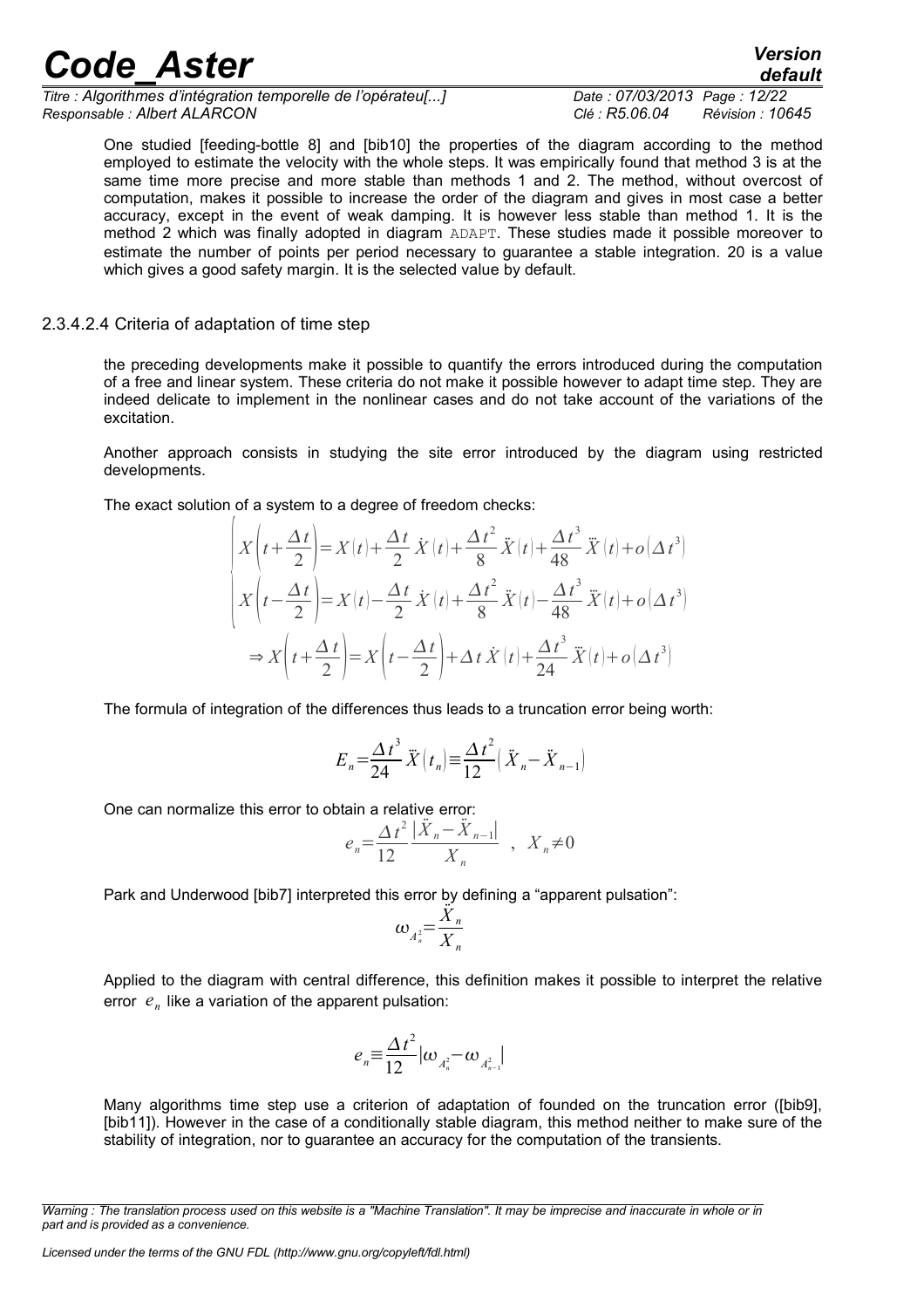*Titre : Algorithmes d'intégration temporelle de l'opérateu[...] Date : 07/03/2013 Page : 13/22 Responsable : Albert ALARCON Clé : R5.06.04 Révision : 10645*

Other methods use an approximation of the instantaneous own pulsation of the system [bib12], using the mass matrixes and of stiffness. They have the default not to adapt to the external forces and their fluctuations in frequency.

It is thus useful to find a criterion which takes account of the two approaches. This is why Park and Underwood introduced the notion of "frequency connect disturbed":

$$
f_{AP_n} = \frac{1}{2p} \sqrt{\left| \frac{\ddot{X}_n - \ddot{X}_{n-1}}{X_n - X_{n-1}} \right|}
$$

This quantity is interpreted like the "instantaneous" frequency of the system.

In the case of a system with several degrees of freedom, it is necessary to calculate an apparent frequency for each degree of freedom and to take the maximum. Time step can be then selected to respect a minimum of points per apparent period.

If the denominator of the statement of the apparent frequency tends towards zero, this one can become very large and not to have meaning more. This leads to an unjustified refinement when the velocity is cancelled. To cure it a criterion of the type is added:

$$
\frac{|X_{n}-X_{n-1}|}{Dt} < \dot{X}_{\min} \Rightarrow f_{AP_{n}} = \frac{1}{2p} \sqrt{\frac{\dot{X}_{n}-\ddot{X}_{n-1}}{\dot{X}_{\min} Dt}}
$$

It is an intermediary between the disturbed apparent frequency and the truncation error. The adequate value of  $f$   $_{AP_n} = \frac{1}{2\pi} \sqrt{\frac{X}{X}}$  $\ddot{X}_n - \ddot{X}_{n-1}$  $X_n - X_{n-1}$ ∣ is difficult to choose *a priori* and an unsuited value involves an

artificial reduction in the apparent frequency. In the case of a system with several degrees of freedom one circumvents this difficulty by employing the "close" degrees of freedom:

$$
f_{AP_n} = \max_{1 \le i \le \text{nb}} \left( \frac{1}{2 \pi} \sqrt{\left| \frac{\ddot{X}_n^i - \ddot{X}_{n-1}^i}{b_n^i} \right|} \right)
$$
  

$$
b_n^i = \max \left( \max_{|i-j| \le lb} |X_n^j - X_{n-1}^j|, \dot{X}_{\min} \Delta t \right)
$$

where  $\it lb$  for example the bandwidth of the stiffness matrix indicates and where can be  $\dot X_{\rm min}$ selected very small.

This method appears very effective if indicate  $X_n^i$  them of the components physical (displacements). In the case of a projection on modal base it is not relevant to use the close components to compute: the apparent frequency. In this case it is to better return to the first criterion and to use one of the two following methods, specified by key key VITE MIN :

if VITE\_MIN: "NORM" then it is a variable parameter equal to  $||\dot{X}_n||$ 100

 $(||\dot{X}_n|| = \sqrt{\sum_{1 \le i \le \text{nb} \text{ d}d}}$  $(\dot{X}^i_n)$  $\binom{n}{n}^2$ ). This method gives good performances when the number of

degrees of freedom is large and is inapplicable with the case with only one degree of freedom. It is not indicated any more if the order of magnitude velocity is very different from a degree of freedom to another.

if VITE MIN: "MAXI" then it is a variable and different parameter for each degree of ∣*X*˙ *m j* ∣

freedom  $\dot X^j_{\rm min} \! = \! {\rm max}$ 1≤*m*≤*n* 1001 . This method has the advantage of functioning whatever the

number of degree of freedom of the system but it cannot be used if the order of magnitude

*Warning : The translation process used on this website is a "Machine Translation". It may be imprecise and inaccurate in whole or in part and is provided as a convenience.*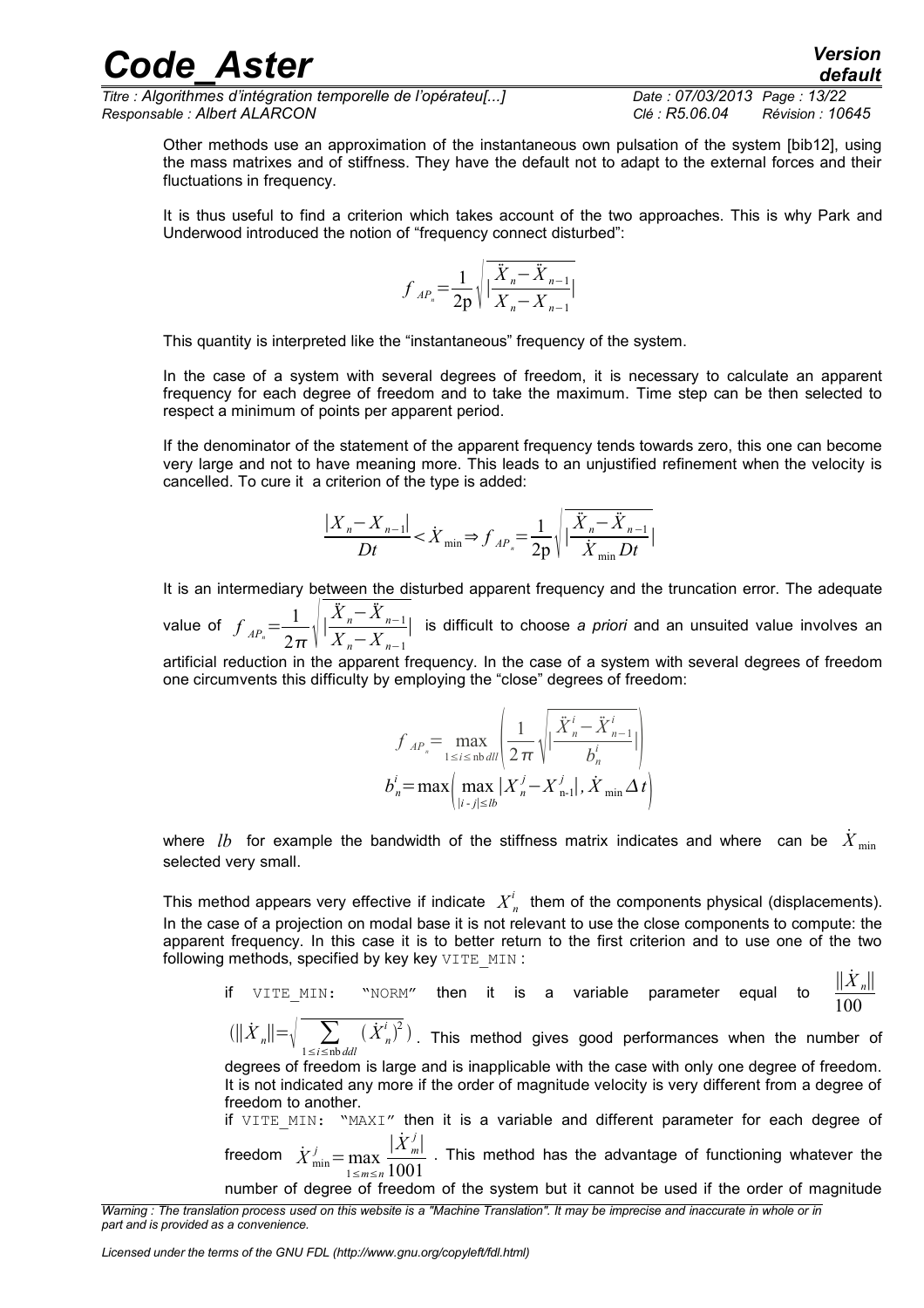*default*

*Titre : Algorithmes d'intégration temporelle de l'opérateu[...] Date : 07/03/2013 Page : 14/22 Responsable : Albert ALARCON Clé : R5.06.04 Révision : 10645*

velocity varies too much during computation because, in this case, one would obtain systematically:  $\frac{|X_n^j - X_{n-1}^j|}{|X_n^j - X_{n-1}^j|}$ *t*  $\leq \dot{X}^j_{\min}$ *j* .

#### 2.3.4.2.5 Algorithm of the diagram of the central differences with adaptive step

<span id="page-13-0"></span>the rules mentioned above make it possible to fix a number of time step desired per period of the response according to the wanted accuracy  $N$ . It is adjustable by key key NB\_POINT\_PERIODE. Time step  $\Delta t_n$  must then be lower than 1  $\overline{\mathit{Nf}\,_{AP_{n}}}$  . The key key PAS gives the time step initial one  $\varDelta\,t_{\mathit{ini}}$  , and key key <code>PAS\_MAXI</code> the time step maximum one not to exceed  $\Delta t_\text{max}$  . In the old versions of the code (before version 10.1.20) the key key PAS defined at the same time the maximum step, key key PAS MAXI not existing.

The algorithm is described schematically below:

*Warning : The translation process used on this website is a "Machine Translation". It may be imprecise and inaccurate in whole or in part and is provided as a convenience.*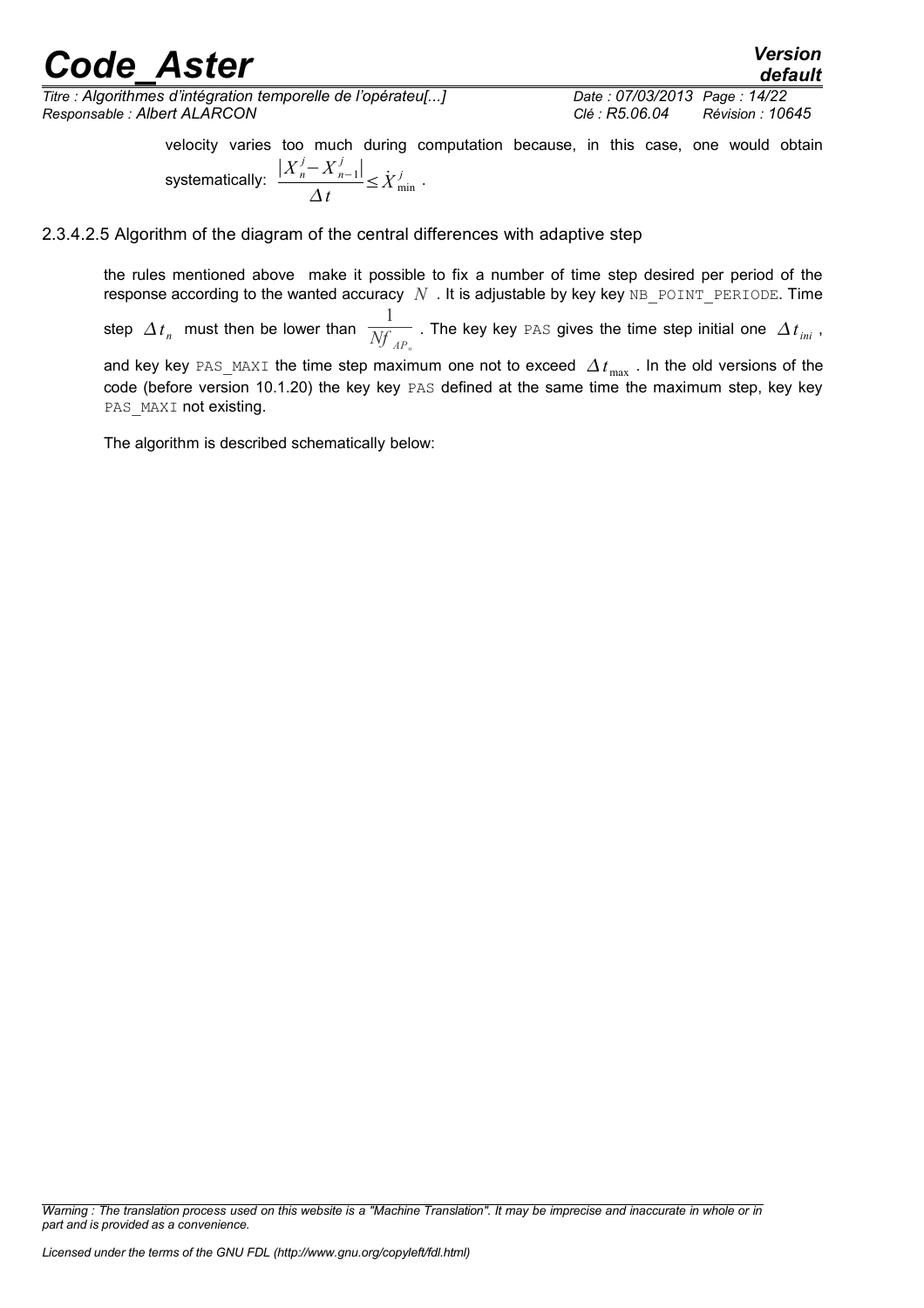*Titre : Algorithmes d'intégration temporelle de l'opérateu[...] Date : 07/03/2013 Page : 15/22 Responsable : Albert ALARCON Clé : R5.06.04 Révision : 10645*

*default*

- **1)** initialization:  $\overline{X}_0$  and  $\overline{\dot{X}}_0$  given  $\Delta t_{-1}$ =0 ,  $\Delta t_0$ = $\Delta t_{ini}$  and  $\ddot{X}_0$ = $\ddot{X}$  $\left(t_0, X_0, \dot{X}_0\right)$
- 2)  $\;$  initialization of  $\,dot{X}_{\min}$

#### **3) A each step of tempsinitialisation**

- 1) of the search of time step:  $N_{iter}=0$
- 2) computation of  $\overline{X}_{n+\frac{1}{2}}$  $\frac{1}{2}$  then of  $X_{n+1}$ :

estimate the velocity (method 2):  $\left| \dot{X} \right|_n = \dot{X}} \right|_{n = \frac{1}{2}}$ 2  $+\frac{\Delta t}{2}$ 2  $\ddot{X}$ <sub>n−1</sub>

velocity with the semi step: 
$$
\dot{X}_{n+\frac{1}{2}} = \dot{X}_{n-\frac{1}{2}} + \frac{\Delta t_{n-1} + \Delta t_n}{2} \ddot{X}_n \left(t_n, X_n, \dot{X}_n\right)
$$

displacement:  $X_{n+1} = X_n + \Delta t \dot{X}_{n+\frac{1}{2}}$ 

- computation of acceleration  $\ddot{X}_{n+1}$
- computation of the apparent frequency:

$$
\frac{|X_{n}-X_{n-1}|}{\Delta t} \geq \dot{X}_{\min} \Rightarrow f_{AP_{n}} = \frac{1}{2\pi} \sqrt{\frac{|\ddot{X}_{n}-\ddot{X}_{n-1}|}{X_{n}-X_{n-1}|}}
$$

$$
\frac{|X_{n}-X_{n-1}|}{\Delta t} < \dot{X}_{\min} \Rightarrow f_{AP_{n}} = \frac{1}{2\pi} \sqrt{\frac{|\ddot{X}_{n}-\ddot{X}_{n-1}|}{\dot{X}_{\min}\Delta t}}
$$

1) checking of the adequacy enters time step and the apparent frequency:

computation of the indicator  $err = \Delta t_n Nf_{AP}$ 

if  $err \geq 1$  and  $N_{iter} \leq N_{iter}$  max then reduction of time step and new iteration of search of the step:  $\Delta t_n \leftarrow 0.75 \Delta t_n$   $N_{iter} \leftarrow N_{iter} + 1$ , return in 2)

so *err*≤0,75 since more than 5 time step consecutive, then increase in time step  $N$ <sub>iter</sub> ←  $N$ <sub>iter</sub> + 1

•the archivage in the solution, possible computation of  $\,{\dot X}_{\min}\,$  and return in 1) for the following iteration.

#### 2.3.4.2.6 Comments on the parameters of the algorithm

<span id="page-14-0"></span>makes It fix a limit higher  $N_{iter \max}$  by key key NMAX\_ITER\_PAS than the number of reductions of time step makes it possible to make sure of the convergence of the algorithm in the difficult cases (for example in the event of discontinuity in the external forces).

When the indicator *err* is higher than 1, time step is multiplied by a fixed factor (0,75 per default but it can be modified by the user thanks to operand COEF DIVI\_PAS). It would have been possible to write directly:  $\Delta t_n \rightarrow \frac{1}{\alpha t}$  $\frac{1}{\text{err}} \Delta t_n = Nf_{AP_n}$ , which more intuitive. But this strategy leads to an excessive refinement, the calculated apparent frequency being often largely higher than the real frequency, when the error is large. However, in only one time step,  $\varDelta\,t_{_n}$  can be considerably reduced (factor  $\,0,\!75^{N_{\it inc}}$  ).

*Warning : The translation process used on this website is a "Machine Translation". It may be imprecise and inaccurate in whole or in part and is provided as a convenience.*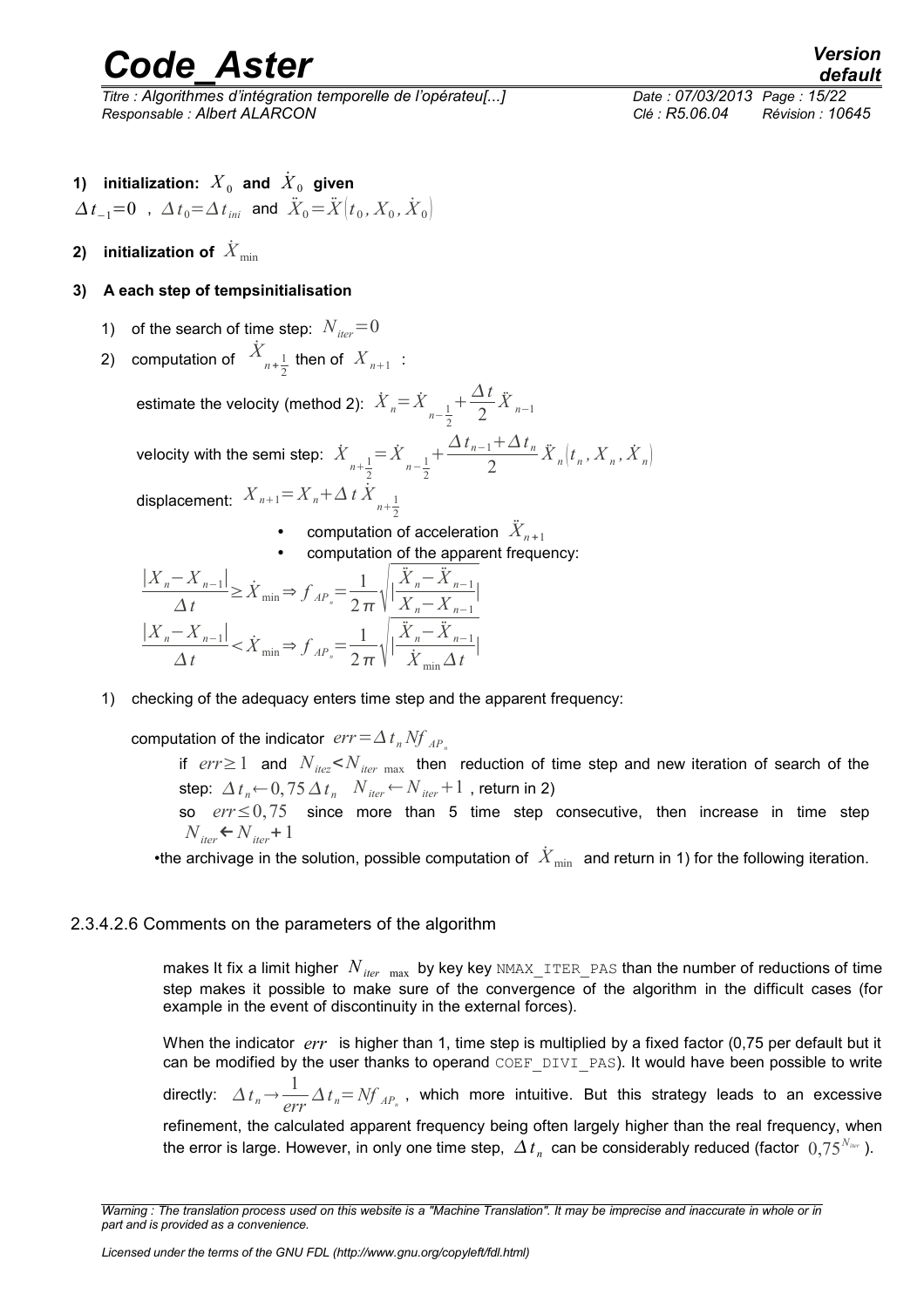*Titre : Algorithmes d'intégration temporelle de l'opérateu[...] Date : 07/03/2013 Page : 16/22 Responsable : Albert ALARCON Clé : R5.06.04 Révision : 10645*

*default*

On the other hand the increase in time step is always much slower (ratio of intensification per default of 1,1 definable by COEF\_MULT\_PAS) and takes place only if the indicator is lower than 1 during five time step consecutive. These restrictions are justified by the risks of loss of stability or accuracy of the diagram when time step varies too quickly. A coefficient of 1,2 or 1,3 can allow a faster computation but exposes sometimes at the risks of error.

In short the values by default were validated by many tests and in general give satisfaction in terms of accuracy and stability [bib8].

#### 2.3.4.2.7 Performance of the algorithm

<span id="page-15-1"></span>A equal accuracy, the nombre of iterations carried out by an adaptive diagram is at least five times weaker than with a constant step in the phenomena which justify the use of a variable step by the irregular aspect of their evolution (shocks, fluid blade, excitations discontinuous, etc).

The empirical studies showed that the time step adaptive one makes it possible in the successful outcomes to gain a factor two or three in computing times. This diagram makes it possible moreover to control the accuracy of integration by the method of the control amongst points per period of the response.

In the case of the very damped systems, the gains can be even more important (computations five to ten times faster).

On the other hand when time step the "ideal one" is about constant, the use of the adaptive diagram appears useless.

It of course allows the taking into account of nonthe localised linearities of shocks type or frictions, as well as the fluid blades.

In dynamic substructuring, it is compatible as well with the transient analysis on the modal base restored on the whole system or transient computation on the bases distinct from substructures.

#### **2.3.4.3 Diagrams with time step adaptive of the family of Runge-Kutta**

<span id="page-15-0"></span>the explicit integration methods to a step of the Runge-Kutta type seek to determine an approximate solution of the problem of following Cauchy:

$$
\begin{cases} \dot{y}(t) = f(t, y(t)) & t \in [t_0, T] \\ y(t_0) = y_0 & y_0 \in \mathbb{R} \end{cases}
$$

For that, one subdivides the interval  $[t_0:T]$ :  $t_0$ < $t_1$ < $t_2$ < $\cdots$ < $t_N$  and one poses  $\ \varDelta\ t\!=\!t_{n+1}\!-t_n$  . At every moment of the interval the solution of the problem of Cauchy is given by the integral statement:

$$
y(t_{n+1}) = y(t_n) + \int_{t_n}^{t_n + \Delta t} f(t, y(t))
$$

the approximate solution  $y_n \approx y(t_n)$  proposed by the recursive diagrams of Runge-Kutta take the shape:

$$
y_{n+1} = y_n + \Delta t \, \Psi(t_n, y_n, \Delta t)
$$

with:

$$
\Psi: [t_0, T] \times \mathbb{R}^d \times \mathbb{R} \to \mathbb{R}^d
$$

*Licensed under the terms of the GNU FDL (http://www.gnu.org/copyleft/fdl.html)*

*Warning : The translation process used on this website is a "Machine Translation". It may be imprecise and inaccurate in whole or in part and is provided as a convenience.*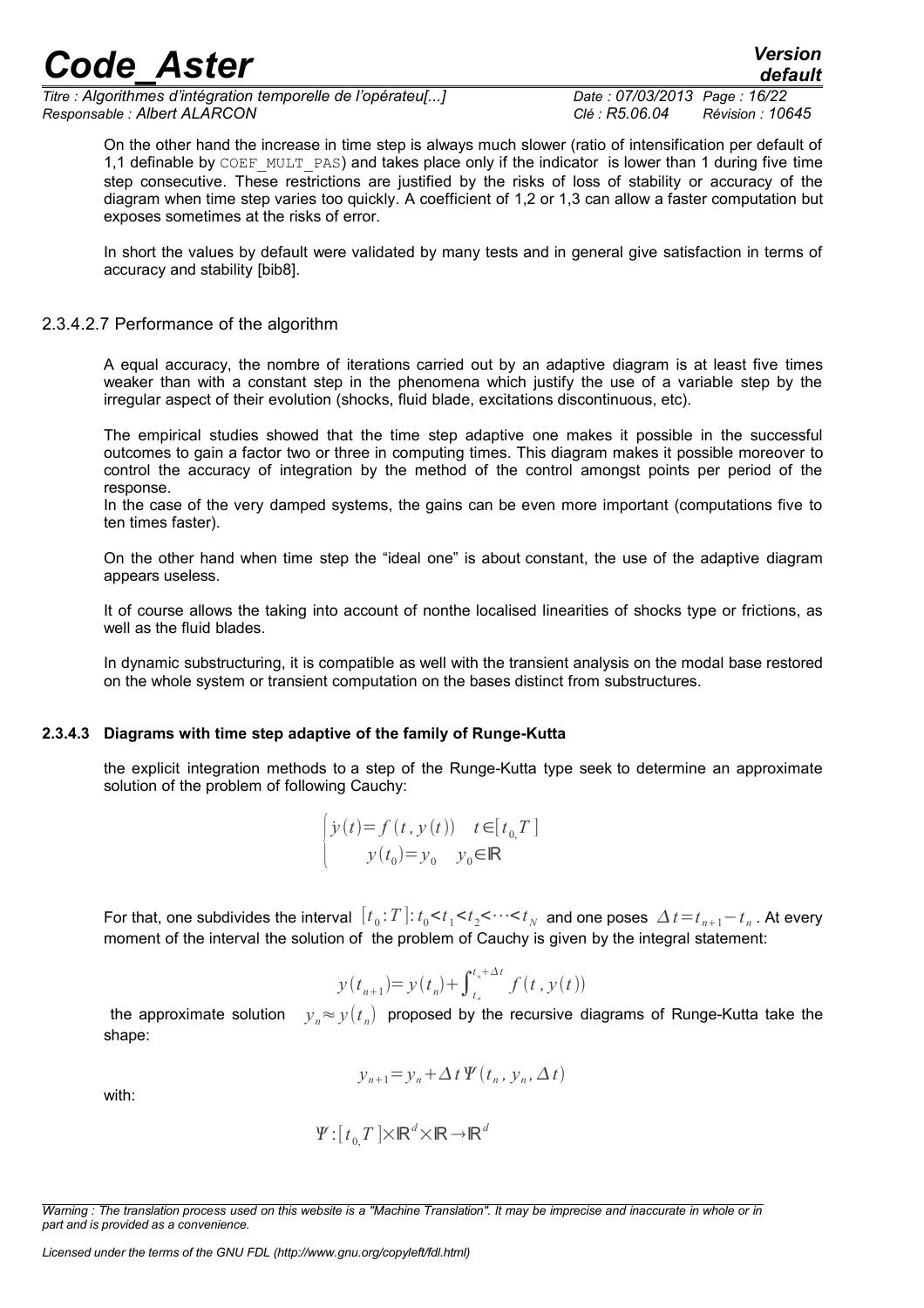*Titre : Algorithmes d'intégration temporelle de l'opérateu[...] Date : 07/03/2013 Page : 17/22 Responsable : Albert ALARCON Clé : R5.06.04 Révision : 10645*

where one identifies the term easily ,  $y_n$ ,  $\Delta t$ ) like the integral approximation of the term  $\int_{t_n}^{t_n + \Delta t} f(t, y(t))$ .

Thus, a method of Runge-Kutta with *s* stages making it possible to approach the solution of the problem of Cauchy is given by the method of following squaring:

$$
\begin{cases}\nk_1 = f(t_n, y_n) \\
k_2 = f(t_n + c_2 \cdot \Delta t, y_n + a_{21} \cdot k_1) \\
\vdots \\
k_s = f(t_n + c_s \cdot \Delta t, y_n + a_{s1} \cdot k_1 + a_{s2} \cdot k_2 + \dots + a_{s_{s-1}} \cdot k_{s-1}) \\
y_{n+1} = y_n + \Delta t \cdot (b_1 \cdot k_1 + b_2 \cdot k_2 + \dots + b_s \cdot k_s)\n\end{cases}
$$

a diagram of integration of Runge-Kutta is thus entirely defined by the coefficients  $b_i$  ,  $c_i$  and  $a_{ij}$  with, in addition,  $\;c_i\!\!=\!\sum_ja_{\bar{i}\!j}$  . In the case of an explicit diagram of Runge-Kutta, the coefficients must also check the condition  $a_{ij}=0 \forall j \geq i$ .

In practice, all the coefficients of a diagram of Runge-Kutta are presented in the shape of a table of Butcher like illustrates it below the figure:

$$
\begin{array}{c|cccc}\n c_1 & & & & & \\
c_2 & a_{21} & & & & \\
c_3 & a_{31} & a_{32} & & & \\
\vdots & \cdots & \cdots & \ddots & & \\
c_s & a_{s1} & a_{s2} & \cdots & a_{s_{s-1}} \\
y_{n+1} & b_1 & b_2 & \cdots & b_s\n\end{array}
$$

Moreover, one will say that a method is of order  $~p~$  if  $~\forall~n, 0\!\leq\! n\!\leq\!N$  *,*  $e_n\!\!=\!O\left(\Delta\,t^{p+1}\right)$  *,*  $\Delta\,t\!\to\!0$ 

<span id="page-16-0"></span>2.3.4.3.1 Diagrams of Runge-Kutta encased for the control of time step adaptive

During the resolution numerical of the problem of Cauchy describes higher, the choice of time step  $\Delta t$  is determining on the order of magnitude of the total error. Thus, the control of the made mistake *e<sup>n</sup>* during the computation of the solution  $\;y_n\!\approx y(t_n)\;$  makes it possible to determine a choice of time step known as "optimal" so as to guaranteeing an increase of the error by a tolerance provided by the user.

With this intention, a classical procedure consists in employing two methods of Runge-Kutta known as encased. The first method of order *p* with *s* stages is used to calculate the approximate solution *y<sup>n</sup>*+<sup>1</sup> , whereas the second method of order  $\hat{p}$  < p is used to estimate the error  $e_n = ||y_{n+1} - \hat{y}_{n+1}||$  for the control of time step. In general, there is  $\hat{p} = p-1$  and one notes the method RK  $p(\hat{p})$ .

The advantage of this approach is that the approximation of order the weakest  $\hat{p}$  uses the same evaluatings of  $f$  and thus the same coefficients  $a_{ij}$ .

In the frame of operator DYNA\_TRAN\_MODAL, two explicit diagrams of integration of the Runge-Kutta family are available:

*Warning : The translation process used on this website is a "Machine Translation". It may be imprecise and inaccurate in whole or in part and is provided as a convenience.*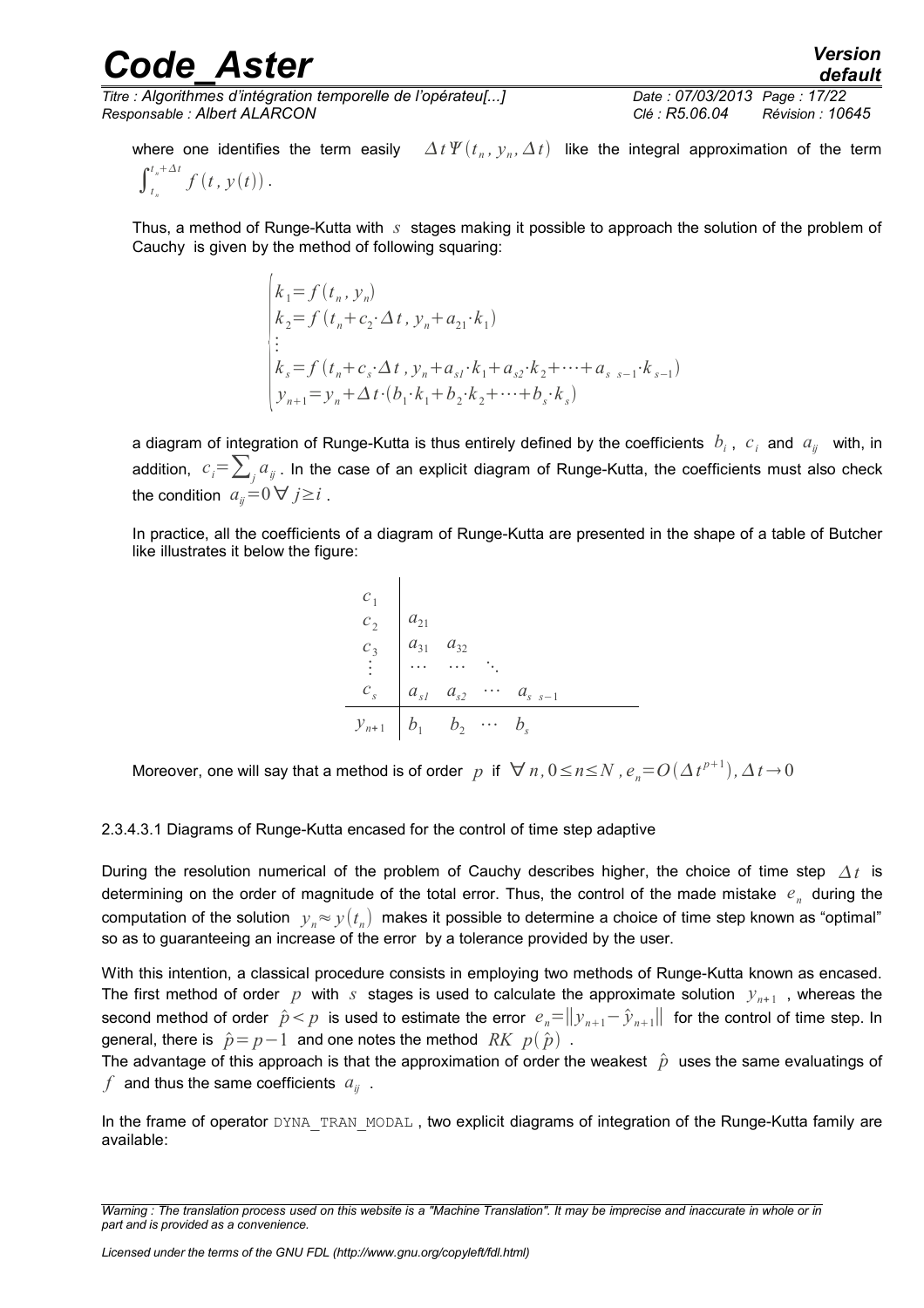*default*

*Titre : Algorithmes d'intégration temporelle de l'opérateu[...] Date : 07/03/2013 Page : 18/22 Responsable : Albert ALARCON Clé : R5.06.04 Révision : 10645*

1.Diagram "RUNGE\_KUTTA\_32" : It is the diagram of Bogacki-Shampine here 3(2). This diagram is of order 3 with 4 stages. It also integrates an approximation of a nature 2 allowing the control of the error. Although there are 4 stages, it uses really 3 stages because he has property FSAL (First Same Ace Last). The table of associated Butcher is presented below:

| $\begin{array}{c cc}\n0 & 1/2 & 1/2 \\ 3/4 & 0 & 3/4 \\ 1 & 2/9 & 1/3 & 4/9\n\end{array}$ |  |  |  |
|-------------------------------------------------------------------------------------------|--|--|--|
| $y_{n+1}$   2/9 1/3 4/9 0                                                                 |  |  |  |
| $\hat{y}_{n+1}$ 7/24 1/4 1/3 1/8                                                          |  |  |  |

 $\overline{1}$ 

2.diagram "RUNGE\_KUTTA\_54" : It is here the diagram of Dormand-Prince also known under the name of DOPRI 5(4). This diagram is of order 5 with 7 stages. With an approximation of a nature 4 allowing the control of the error. As the preceding diagram it has property FSAL and it uses really only 6 stages. The table of associated Butcher is presented below:

| $\overline{0}$  |            |               |            |            |                 |                   |      |
|-----------------|------------|---------------|------------|------------|-----------------|-------------------|------|
| 1/5             | 1/5        |               |            |            |                 |                   |      |
| 3/10            | 3/40       | 9/40          |            |            |                 |                   |      |
| 4/5             | 44/45      | $-56/15$      | 32/9       |            |                 |                   |      |
| 8/9             | 19372/6561 | $-25360/2187$ | 64448/6561 | $-212/729$ |                 |                   |      |
| 1               | 9017/3168  | $-355/33$     | 46732/5247 | 49/176     | $-5103/18656$   |                   |      |
|                 | 35/384     | $\theta$      | 500/1113   | 125/192    | $-2187/6784$    | 11/84             |      |
| $y_{n+1}$       | 35/384     | $\Omega$      | 500/1113   | 125/192    | $-2187/6784$    | 11/84<br>$\theta$ |      |
| $\hat{y}_{n+1}$ | 5179/57600 | $\theta$      | 7571/16695 | 393/640    | $-92097/339200$ | 187/2100          | 1/40 |

These two diagrams programmed in operator DYNA\_TRAN\_MODAL consider a vector of state *y<sup>n</sup>* as being the concatenation of the displacement vector and velocities, namely:

$$
y_n = \begin{cases} X_n \\ \dot{X}_n \end{cases}
$$

In addition, the norm used for the control of the relative error is given by [bib14]:

$$
err = \frac{1}{d} \sum_{k=1}^{d} \sqrt{\left(\frac{y_{n+1}^{k} - \hat{y}_{n+1}^{k}}{sc^{k}}\right)^{2}}
$$

where  $d$  is the dimension of the vector of state  $y$  ,  $y^{k}_{n+1}$  formula  $\hat{y}^{k}_{n+1}$  formula  $k$  components of the vecteursformule  ${\cal Y}_{n+1}$  and  $\hat{\cal Y}_{n+1}$  respectively. Lastly,  $\ _{SC}{}^k\;$  is given by:

$$
sck=tol·MAX(|ynk|, |yn+1k|)
$$

where *tol* is a relative tolerance given by the user. Thus, the algorithm controls the increase of the relative error by the statement *err*≤1 .

*Licensed under the terms of the GNU FDL (http://www.gnu.org/copyleft/fdl.html)*

*Warning : The translation process used on this website is a "Machine Translation". It may be imprecise and inaccurate in whole or in part and is provided as a convenience.*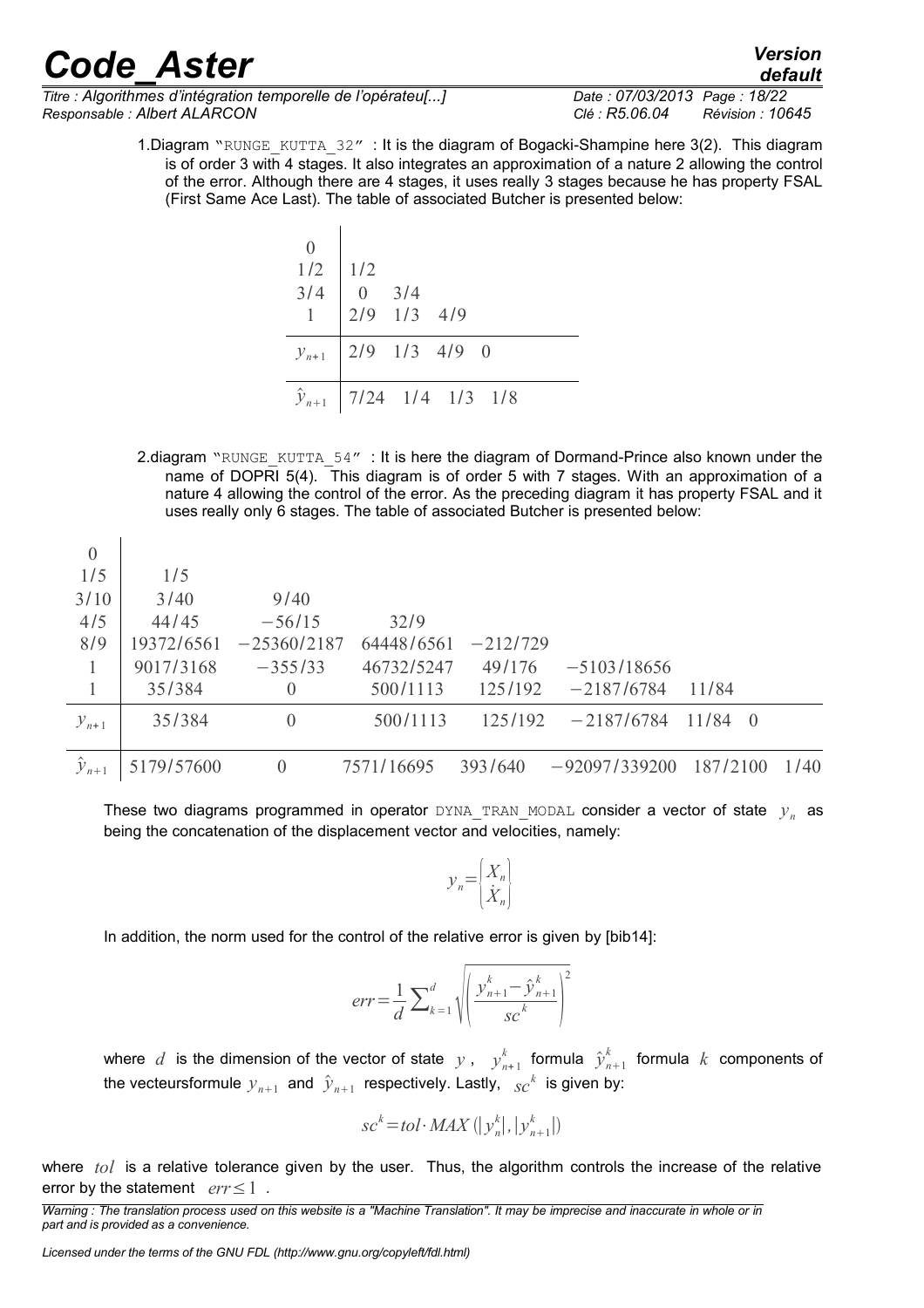*Titre : Algorithmes d'intégration temporelle de l'opérateu[...] Date : 07/03/2013 Page : 19/22 Responsable : Albert ALARCON Clé : R5.06.04 Révision : 10645*

Lastly, the statement of time step optimal the function of the made mistake is:

$$
\Delta t_{opt} = 0.9 \cdot \Delta t_n \cdot \left(\frac{1}{err}\right)^{\frac{1}{p+1}}
$$

with  $p=5$  for diagram "RUNGE\_KUTTA\_54" and  $p=3$  for diagram "RUNGE\_KUTTA\_32"

For a better comprehension, the two algorithms are presented in the table below.

**1)** Initialization:  $\overline{X}_0$ ,  $\overline{X}_0$ ,  $t_0$  and  $\Delta t_0$  given: *n*=0,  $\Delta t = \Delta t_0$  and  $\ddot{X}_0 = \ddot{X} (t_0, X_0, \dot{X}_0)$ 

- **2) As long as the condition** *t <sup>n</sup>*<*T* **is satisfaiteCalcul**
	- 1) following state  $y_{n+1}$  and of the relative error  $err$  by a method of Runge\_KuttaSi
	- 2) the condition *err*≤1 is satisfied (time step is accepted):

• Archivage of  $\overline{X}_0$ ,  $\overline{X}_0$  and  $\overline{X}_0$ •in a following state:  $\circ$   $y_n := y_{n+1}$  $\circ$   $t_n := t_n + \Delta t$  $n := n + 1$ 

- 1) Computation of  $\Delta t_{opt}$  under the stress  $0,2\cdot \Delta t_n \leq \Delta t_{opt} \leq 5\cdot \Delta t_n$  (in order to avoid brutal changes)
- 2) Selection of time step  $\Delta t$  :=*min*( $\Delta t$ <sub>ont</sub>,  $t_n$ -*T*)

### **3 Conclusion**

<span id="page-18-0"></span>As a conclusion, summarized here the various possibilities of temporal integration which offer the operator:

Eulerian ("EULER") clarifies modified to ensure a conditional stability,

Diagram of Newmark ("NEWMARK") parameterized in order to be implicit,

Diagram of Devogelaere-Fu ("DEVOGE") of order 4,

Four explicit adaptive diagrams:

- "ADAPT\_ORDRE1" leaning on the diagram of Euleur,
	- "ADAPT ORDRE2" based on the diagram of central differences,
- two diagrams of the Runge-Kutta family: "RUNGE\_KUTTA\_32" and RUNGE\_KUTTA\_54'.

The diagram by default is EULER but it is not systematically adapted more. The diagram of NEWMARK available in *the Code\_Aster* is implicit and guarantees an unconditional stability but is usable only for purely linear problems.

Diagram DEVOGE is of order 4 and thus is more precise but is it is expensive in computing times.

The adaptive diagrams are more particularly indicated for the problems with located non-linearities, where time step the "ideal one" is not constant during the transient. It is thus the experiment of the

*Warning : The translation process used on this website is a "Machine Translation". It may be imprecise and inaccurate in whole or in part and is provided as a convenience.*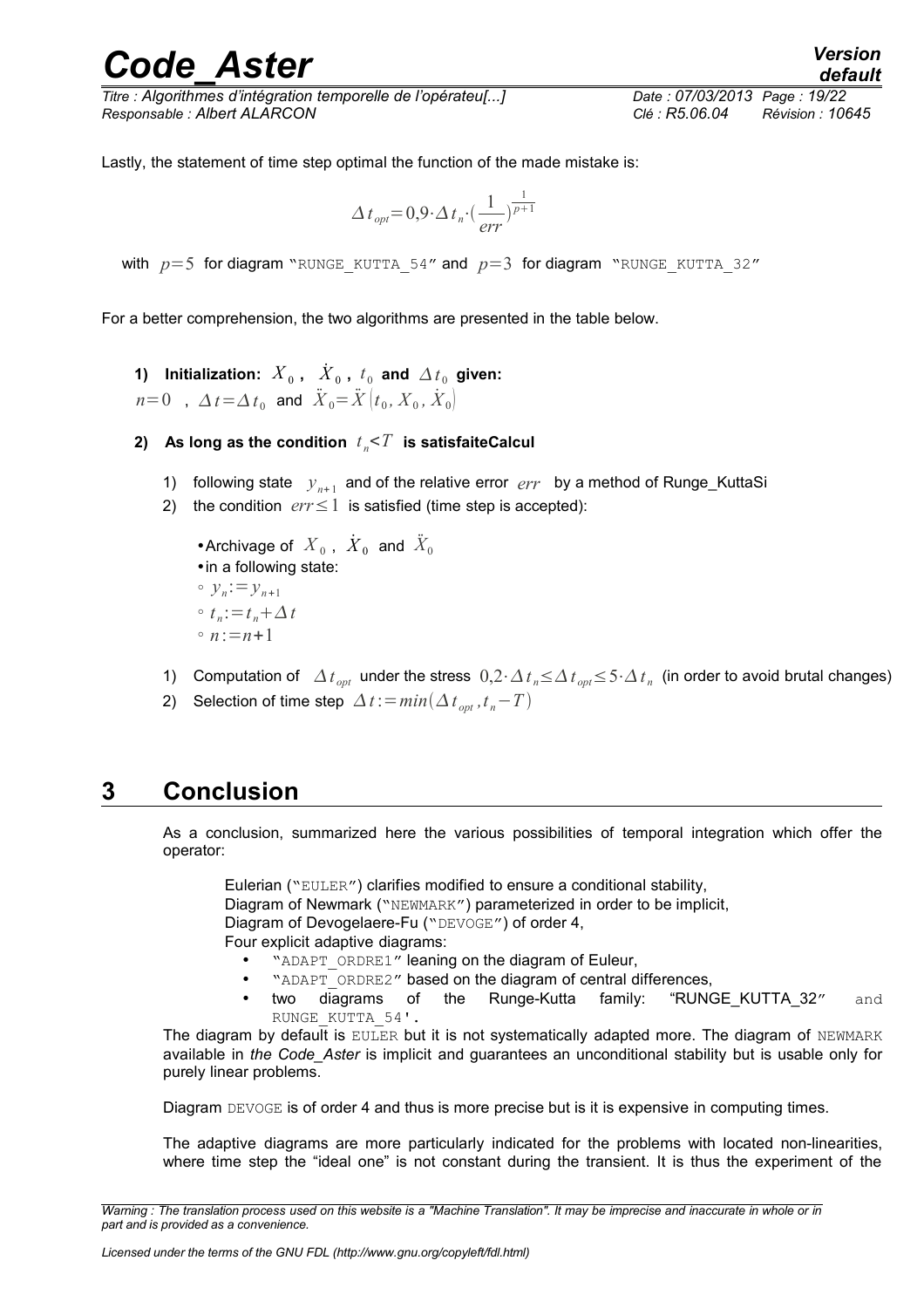*Titre : Algorithmes d'intégration temporelle de l'opérateu[...] Date : 07/03/2014 Date : 07/03/2013 Pasponsable : Albert ALARCON Responsable : Albert ALARCON Clé : R5.06.04 Révision : 10645*

modelization which makes it possible to choose the diagram best adapted to the problem according to the ratio (computing time) /précision.

*Warning : The translation process used on this website is a "Machine Translation". It may be imprecise and inaccurate in whole or in part and is provided as a convenience.*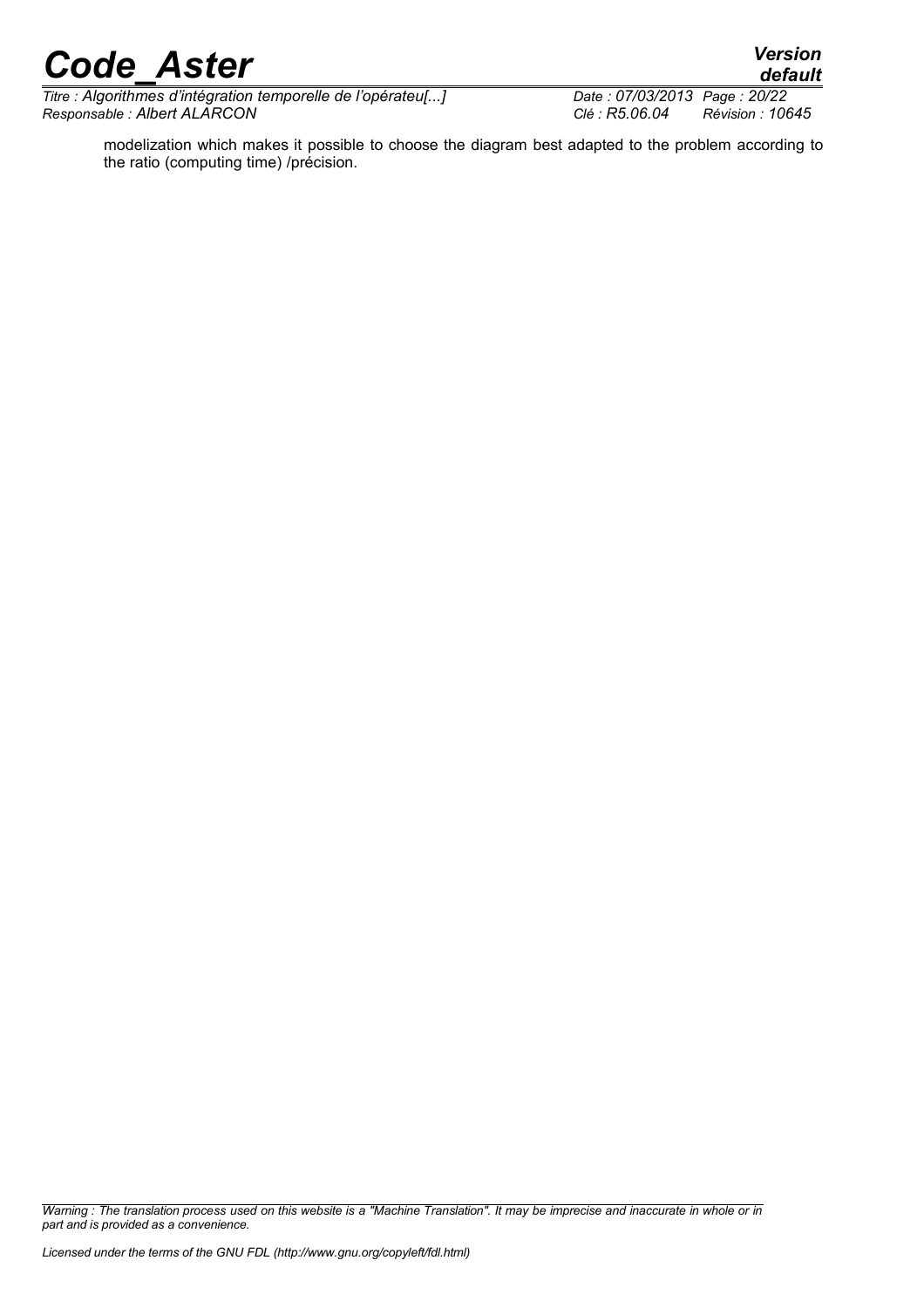*Titre : Algorithmes d'intégration temporelle de l'opérateu[...] Date : 07/03/2013 Page : 21/22 Responsable : Albert ALARCON Clé : R5.06.04 Révision : 10645*

*default*

### **4 Bibliography**

- <span id="page-20-1"></span>1) K. - J. BATHE, E. - L. WILSON: "Numerical Methods in Finite Analysis Element", Prentice Hall Inc.
- 2) J. ANTUNE, F. AXISA, H. BUNG, F. DOVEIL, E. LANGRE: "Methods of analysis in nonlinear dynamics of structure" - IPSI.
- 3) J. R. LEVESQUE, P. LABBE and al.: "Modulus STIFF with the code LICE in documentation of reference of the code LICE" - Ratio interns EDF.
- 4) X. RAUD, P. RICHARD: "Structure and validation of the nonlinear computation of the hydrodynamic bearings of code CADYRO" – Note HP-61/92/041.
- 5) G. D. HAHN: "A Modified Eulerian Method for Dynamic Analysis" International Newspaper for Numerical Methods in Engineering vol. 32 (1991), pp 943-955.
- 6) K. C. PARK, P. G. UNDERWOOD: "A Variable-Step Exchange Difference Method for Structural Dynamic Analysis – Share II: Implementation and performance evaluating" - Methods Computer in Applied Mechanics and Engineering vol. 23 (1980) pp 259-279.
- 7) K. C. PARK, P. G. UNDERWOOD: "A Variable-Step Exchange Difference Method for Structural Dynamic Analysis – Share I: Theoritical Aspects" - Methods Computer in Applied Mechanics and Engineering vol. 22 (1980) pp 241-258.
- 8) G. JACQUART, S. GARREAU: "Algorithm of integration to time step adaptive in *the Code\_Aster* " - Notes HP-61/95/023.
- 9) O.C. ZIENKIEWICZ, Y.M 11TH: "A posteriori Local Error Adaptive Estimate and Time Stepping Procedure for Dynamic Analysis" Earthquake Engineering and Structural Dynamics vol. 20(1991) pp. 871-887.
- 10) A. C. LIGHT, G. JACQUART: "Algorithms of integration of operator DYNA TRAN MODAL of *the Code\_Aster* : documentation of reference" - Notes HP-51/96/072.
- 11) R.M. THOMAS, I. GLADWELL: "Variable Variable Order Step Algorithms for Second Order systems" - International Newspaper for Numerical Methods in Engineering vol. 26 (1998) pp. 39 - 53.
- 12) P.G. BERGAN, E. MOLLESTAD: "Year Automatic Time-Stepping Algorithm for Dynamic Problem" - Methods Computer in Applied Mechanics and Engineering vol. 49 (1985) pp. 299 - 318.
- 13) N. GAY, S. GRANGER, T. FRIOU: "Presentation of a method of fluidelastic simulation of the coupling in nonlinear mode" - Notes HT-32/94/015.
- 14) E. HAIRER, S.P. NØRSETT, S. WANNER: "Solving ordinary differential equations I: Nonstiff problems" - Springer-Verlag, second revised edition, 1993

### **5 Description of the versions of the document**

<span id="page-20-0"></span>

| <b>Version</b> | Author (S)                                                                | <b>Description of the modifications</b>                               |  |  |  |
|----------------|---------------------------------------------------------------------------|-----------------------------------------------------------------------|--|--|--|
| <b>Aster</b>   | <b>Organization (S)</b>                                                   |                                                                       |  |  |  |
|                | G. JACQUART EDF-R&D/AMV                                                   | initial Text                                                          |  |  |  |
| 6.4            | E. BOYERE, R & D LIGHT<br>/AMA A.C., EDF-R&D/TESE,<br>G. JACQUART DER/AMV |                                                                       |  |  |  |
| 10.4           |                                                                           | N.GREFFET, F.VOLDOIRE R & D / Addition of syntax PAS MAXI for diagram |  |  |  |

*Warning : The translation process used on this website is a "Machine Translation". It may be imprecise and inaccurate in whole or in part and is provided as a convenience.*